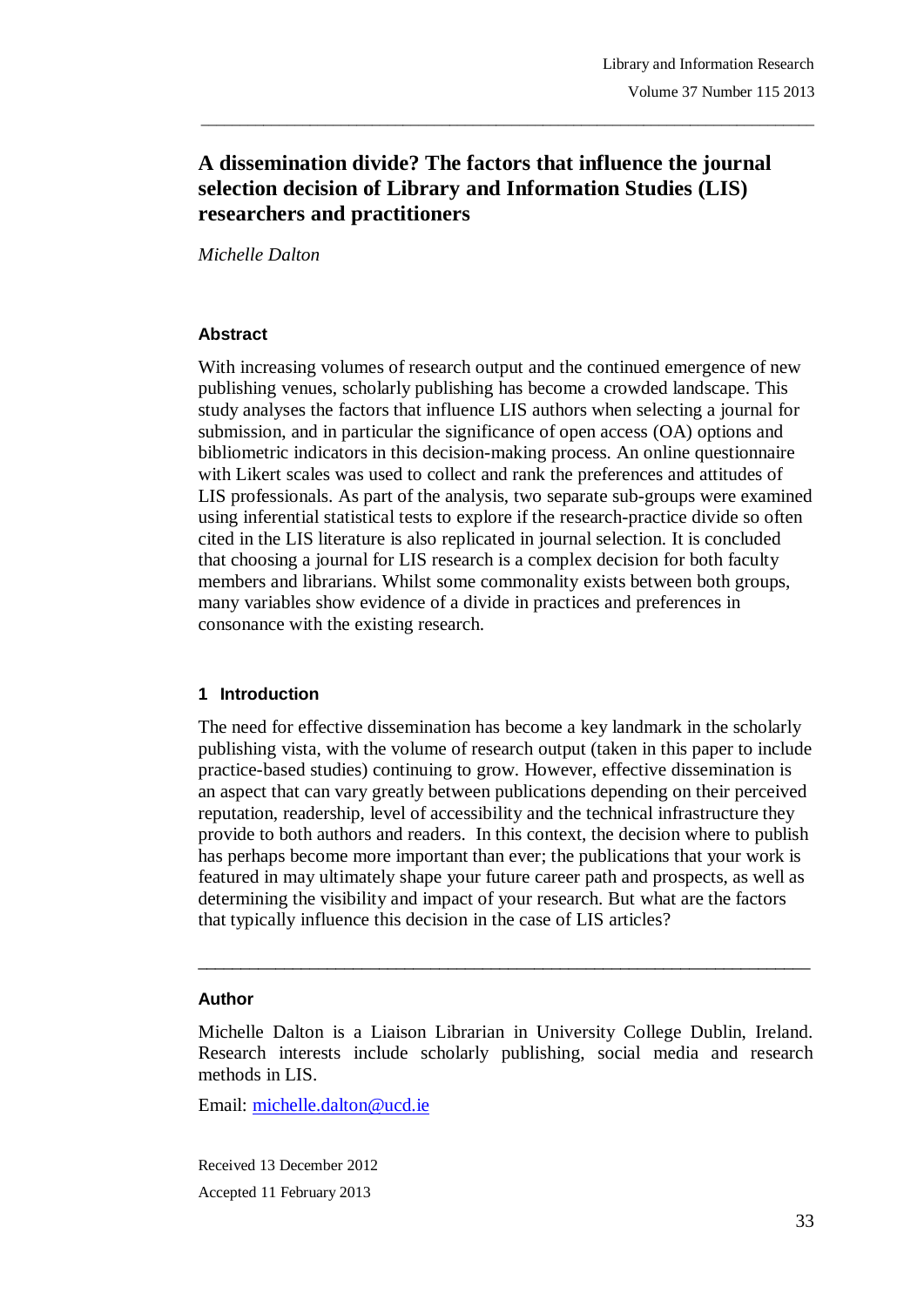Automated tools such as JANE and PubReMiner can assist with the journal selection process by using frequency analysis to identify publications based on the subject and content of your research. However, such applications only consider a narrow spectrum of the disparate factors in what is a complex decision. Is the prestige of traditional publications still significant, or is topical fit the over-riding criterion? Are performance issues such as the speed and quality of the review process perceived as being of greater importance than the probability of acceptance? With the pervasiveness of Google Scholar as a cross-discipline discovery tool, is indexing in subject-specific databases still a relevant concern for authors?

\_\_\_\_\_\_\_\_\_\_\_\_\_\_\_\_\_\_\_\_\_\_\_\_\_\_\_\_\_\_\_\_\_\_\_\_\_\_\_\_\_\_\_\_\_\_\_\_\_\_\_\_\_\_\_\_\_\_\_\_\_\_\_\_\_\_\_\_\_\_\_\_\_\_\_\_\_\_\_

Library and information professionals have been some of the most vocal advocates for open access publishing in recent times, advising researchers that providing free access to their work can maximise visibility and impact. But is this a case of do as I say, not as I do? Do librarians and information practitioners (from now on simply "librarians") and LIS academics also view open access publishing as an essential criterion when selecting a journal for their own research?

Librarians have utilised journal impact factors for many years in collection development decisions (Wagner, 2009; Nisonger, 2004) and in providing support and analysis to faculty members regarding where and how they should publish. However, when deciding where to submit their own manuscripts, are these bibliometric measures as influential as they often advise others, particularly given that coverage of LIS publications in the ISI Journal Citation Reports index is limited?

Previous studies have also found evidence of a divide in how LIS faculty members and librarians behave as both authors and readers (Xia *et al*., 2011; Kim, 1991). Much of the existing research in this area compares observed behaviour and actual outcomes in terms of publishing patterns, rather than the attitudes or affective perceptions of authors. As well as exploring the key factors that influence the decision where to publish within the field of LIS as a whole, this study aims to explore if any divergent patterns are evident between researchers and practitioners in the journal selection decision process.

## **2 Literature Review**

## **2.1 Journal selection criteria**

The factors influencing the publication preferences of authors are many, and are typically influenced by internal factors as well as the broader external context (Sandelands, 1996; Gibler and Ziobrowski, 2002; Bröchner and Björk, 2008). Emerging developments such as the open access movement and the increased focus on quantitative indicators of journal impact have penetrated more traditional and discipline-specific concerns, such as editorial personnel, the quality of the review process, perceived reputation and topical fit (Gibler and Ziobrowski, 2002).

Whilst there is much commonality identified in the literature regarding the factors which influence the decision where to publish, significant variation exists between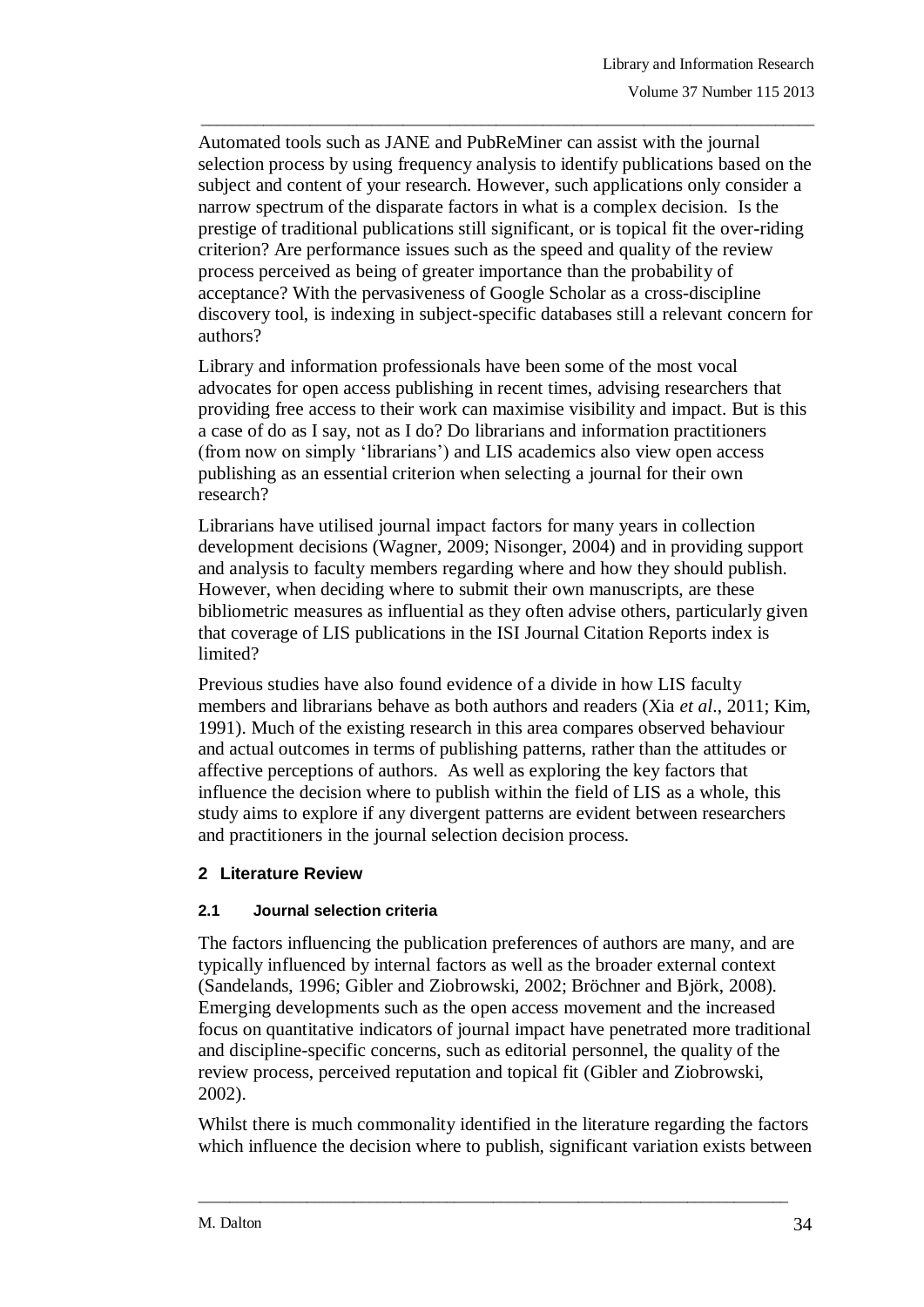studies as to which factors are most influential. Rowlands and Nicholas (2005, 483) present the findings of a CIBER survey of authors" behaviour and attitudes to digital scholarly communication across a variety of subject areas. Respondents identified the reputation of the journal, readership, and impact factor as the three most important factors when selecting a publication for their most recent article. The least influential considerations concerned copyright and self-archiving permissions.

\_\_\_\_\_\_\_\_\_\_\_\_\_\_\_\_\_\_\_\_\_\_\_\_\_\_\_\_\_\_\_\_\_\_\_\_\_\_\_\_\_\_\_\_\_\_\_\_\_\_\_\_\_\_\_\_\_\_\_\_\_\_\_\_\_\_\_\_\_\_\_\_\_\_\_\_\_\_\_

Knight and Steinbach (2008) developed a detailed cross-discipline model based on thirty-nine different factors grouped into three broad categories: likelihood of timely acceptance; potential impact; and philosophical and ethical issues, with further facets then developed within these. The likelihood of acceptance and impact-related aspects are used to position a given journal within a decisionmaking quadrant, whilst ethical and philosophical considerations essentially "form an umbrella over the entire decision process" (Knight and Steinbach, 2008, 73). Many of the factors identified echo those in previous studies (Rowlands and Nicholas, 2005; Björk and Holmström, 2006).

As well as broader cross-discipline analyses, several studies have examined publishing behaviours and practices within a specific sector. Although some variation might be expected between diverse disciplines such as Science and the Arts, it is notable that most if not all factors recur. For instance, Thompson"s (2007, 1075) checklist of the key criteria for authors engaged in medical research  $-$  i.e. 'fit' with the author's aspirations; the impact and prestige of the journal; topical focus; the speed and value offered by the review process; and the cost of publication – is largely mirrored by Gibler and Ziobrowski"s (2002) analysis of the Real Estate industry. However, in addition the latter also finds evidence of a strong positive relationship between previous acceptance and an author"s preference for that journal (Gibler and Ziobrowski, 2002, 155).

There has been little recent analysis concerning the most influential journal selection criteria specifically within the discipline of LIS. McNicol"s (2002) study of the research culture in LIS is notable and highlights the need to disseminate research beyond the LIS domain "as many findings would be of interest to other professions and disciplines" (McNicol, 2002, 13). In this context, researchers should work with their target audience to ensure that their research reaches them by the most appropriate channel. Searing"s study (2006) suggests that LIS authors may start by exploring the publications cited in the reference list of their own article. In this way, the literature review process can also serve as a valuable tool in identifying publication venues. Kennan and Olsson (2011) also refer briefly to the potential factors to consider when publishing LIS research, including the need to clarify who the intended audience is and how they might ultimately use your research.

How these factors are combined in the decision-making process, and which factors dominate, can vary depending on individual preferences and attitudes. Bröchner and Björk apply the economic "theory of choice" to scholarly publishing behaviour: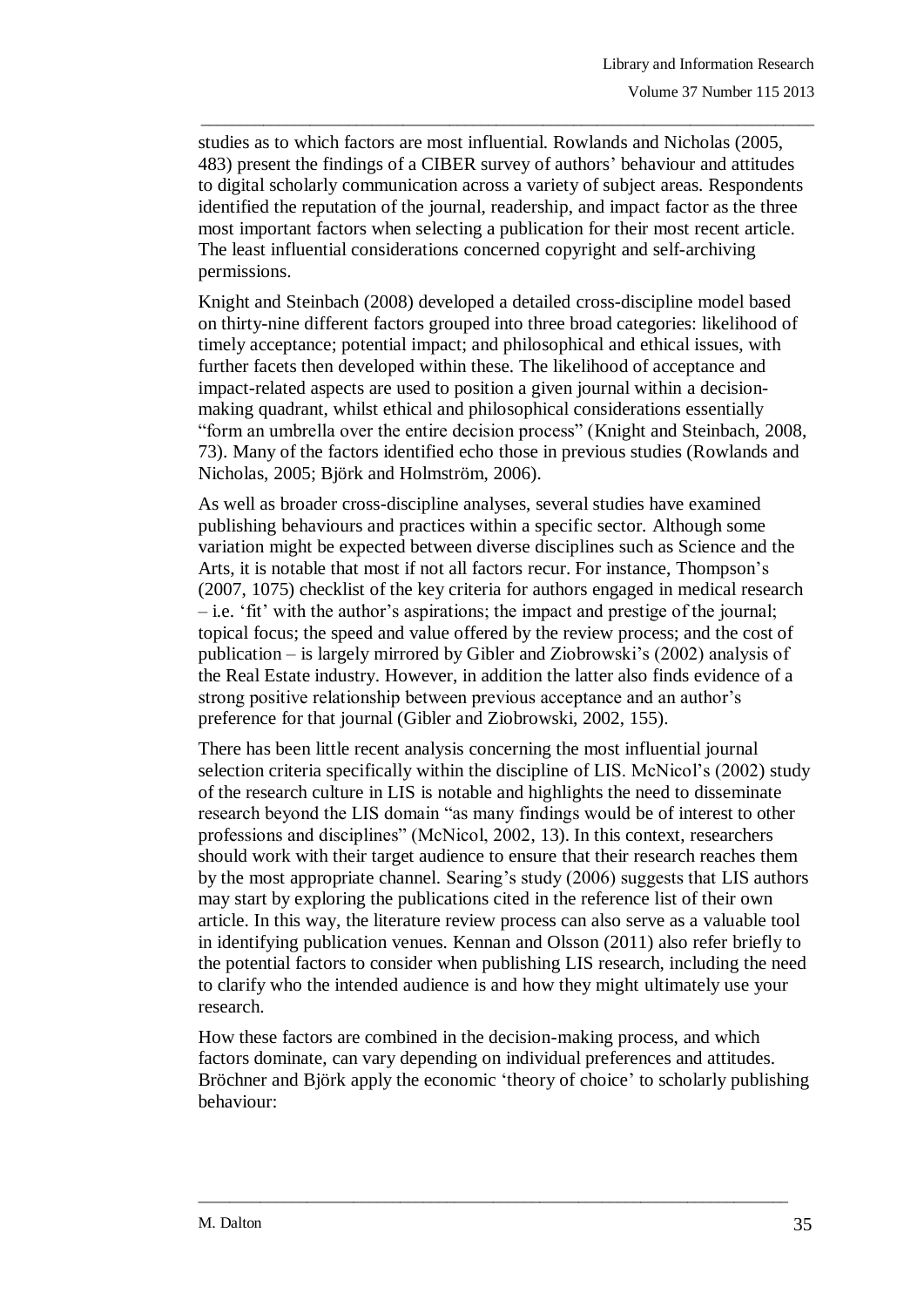*If authors are assumed to act rationally in the usual economic sense, they should choose a journal for publication of their findings according to where they can expect the highest average value, adjusted for risks and costs.*

\_\_\_\_\_\_\_\_\_\_\_\_\_\_\_\_\_\_\_\_\_\_\_\_\_\_\_\_\_\_\_\_\_\_\_\_\_\_\_\_\_\_\_\_\_\_\_\_\_\_\_\_\_\_\_\_\_\_\_\_\_\_\_\_\_\_\_\_\_\_\_\_\_\_\_\_\_\_\_

(Bröchner and Björk, 2008, p. 1).

Value, risks and costs are concepts which can be both subjective and objective, and contingent on the individual, the discipline and the broader research environment, and combining these factors is a complex task.

Björk and Holmström"s (2006) net value of submission model (see Figure 1) is a possible framework. The model categorises the factors affecting journal choice into four broad streams: infrastructure; readership; prestige; and performance. These themes incorporate specific factors, which can be used to calculate a composite, quantitative measure of the net value, that is, the risk- and costadjusted expected value of submitting a paper to a given journal. Authors can then use this measure to benchmark journals against each other. Although specifically pilot-tested within the construction IT sector, the authors see value in applying the model to other scientific disciplines, which would also facilitate much-needed cross-discipline comparisons.

The present study examines author preferences and perceptions regarding journals more generally, rather than attempting to provide a model for benchmarking or ranking specific journal titles based on their individual risk and value. However, the four overarching themes identified by Björk and Holmström (2006) were also used as the framework for this study, alongside many of the specific factors included in the model, however the net-submission weighting scale was not used (see Table 1). A number of the factors used by Björk and Holmström refer to quantitative measures relating to specific individual journals that are not typically made available to prospective authors for all journals generally, such as the number of web downloads, subscribers and paper circulation statistics. Consequently the list of factors was streamlined to reflect the different context of this study. Broadly similar factors were also grouped together for the purposes of simplifying the survey for respondents. To take account of the aforementioned omission of download and subscriber statistics, a more general variable of level of readership was incorporated, whilst regional and topical fit of readership, and nature of readership (practitioner versus scientist), were repackaged as a target readership factor, or who reads the journal rather than how many. Publisher prestige and journal prestige were grouped under "perceived reputation"; journal rejection rate and submission rejection risk were combined as "probability of publication"; institutional reward schemes was subsumed under "CV value"; and a number of the infrastructure factors were bracketed under 'technical features' generally. Some factors were also rephrased to ensure greater clarity for participants, for instance publication delay was reworded as "speed of publication", though the essential meaning remained the same.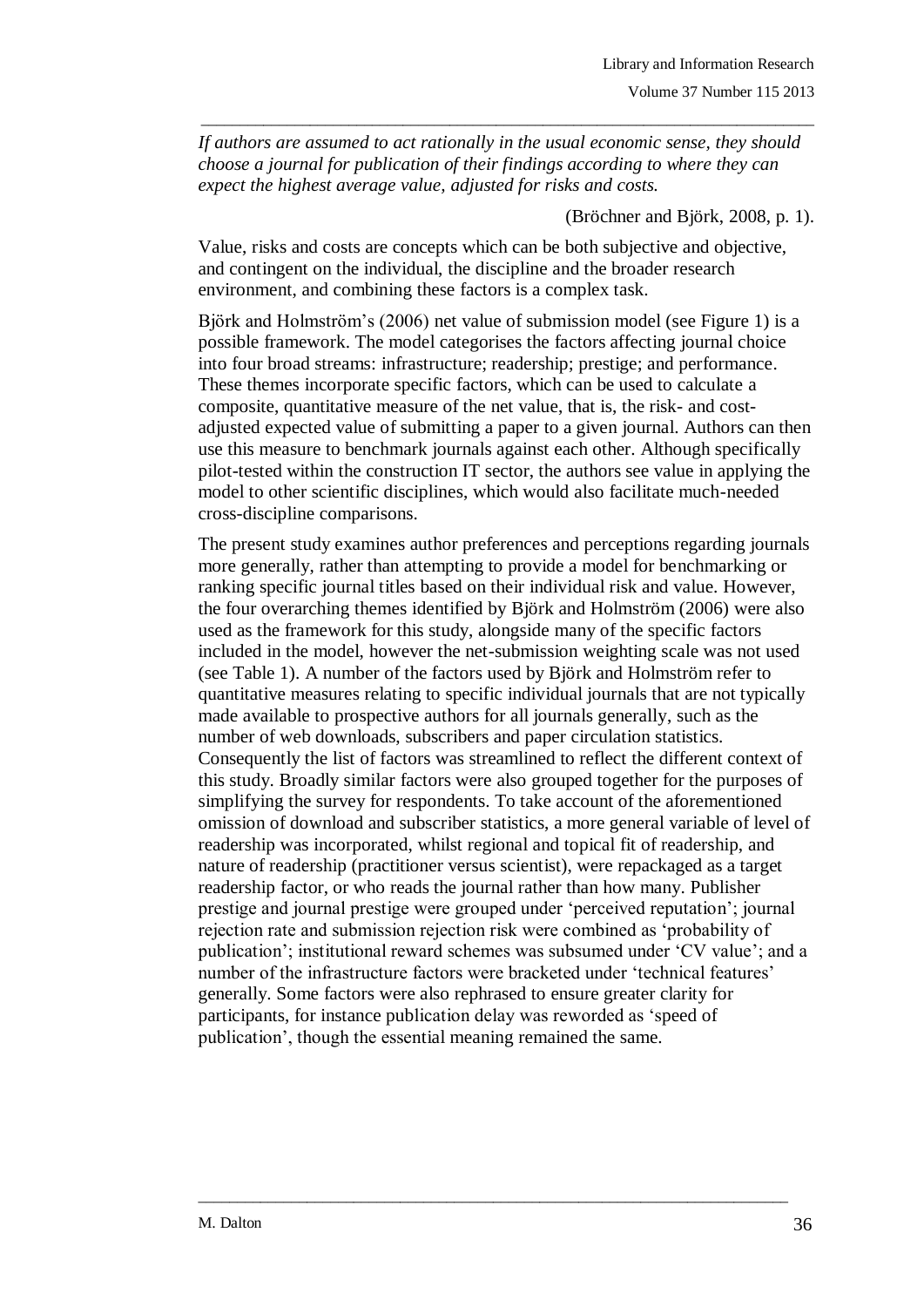

## **Figure 1: Net Value of Submission Model, Björk and Holmström (2006, 149).**

Colleague recommendation was included to take account of instances where papers may be jointly submitted, whilst retention of copyright (Rowlands and Nicholas, 2005), peer-review (Smith and Middleton, 2009) and previous acceptance of an article (Gibler and Ziobrowski, 2002) were incorporated as these are referred to in several other studies, although omitted by Björk and Holmström. In addition, some factors (subscription price, impact factor and citations) were broken down in greater detail to address the primary research questions of the study (see Introduction).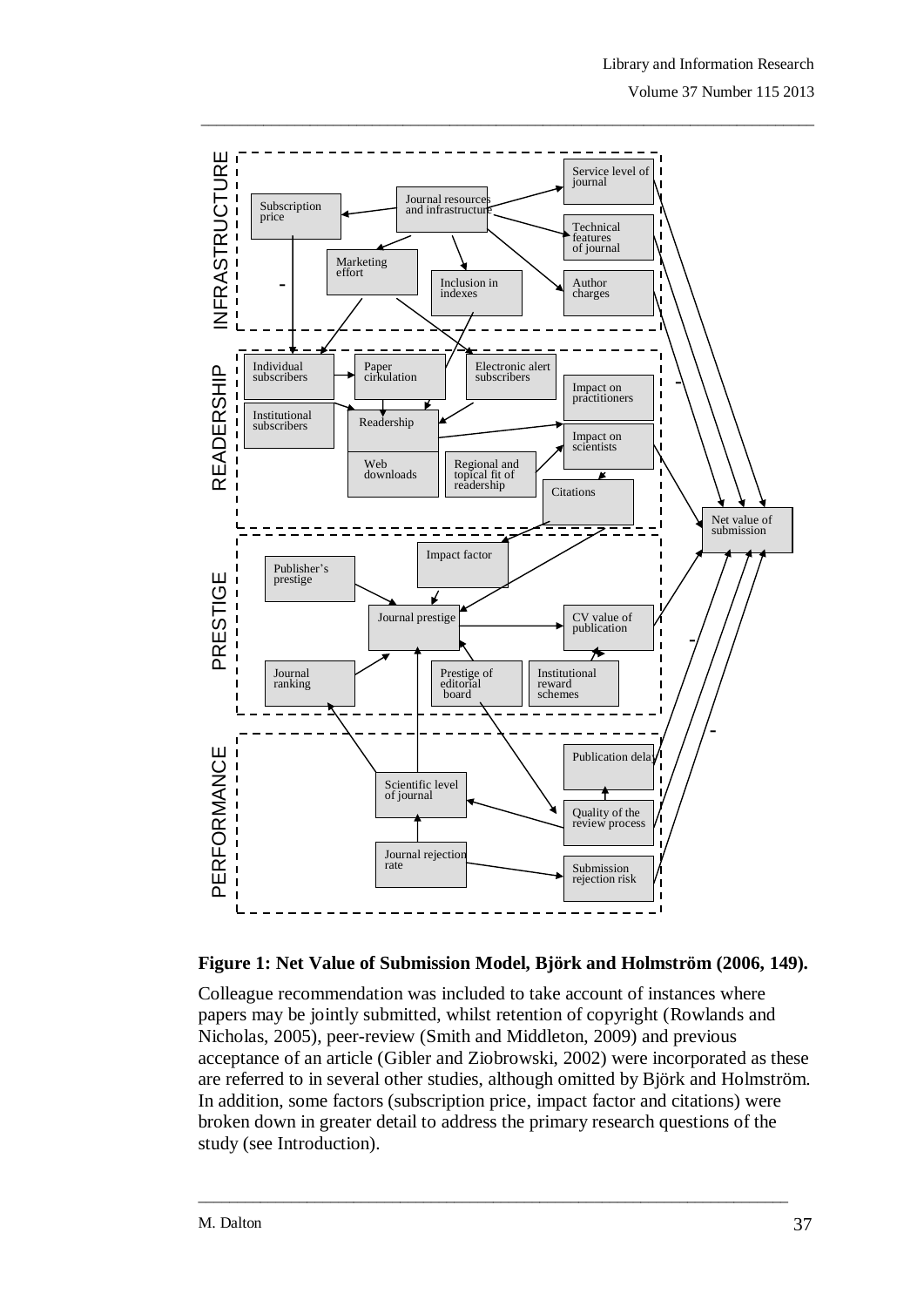| <b>Theme</b>   | Journal selection criterion investigated       |                                                                                                                                                             |  |  |  |  |
|----------------|------------------------------------------------|-------------------------------------------------------------------------------------------------------------------------------------------------------------|--|--|--|--|
|                | in the present study                           | <b>Björk and Holmström, 2006</b>                                                                                                                            |  |  |  |  |
|                | Journal Impact factor, Other<br>impact metrics | Impact Factor, Journal ranking                                                                                                                              |  |  |  |  |
| Prestige       | Perceived reputation                           | Publisher prestige, Journal prestige                                                                                                                        |  |  |  |  |
|                | CV value                                       | CV value, Institutional reward<br><b>Schemes</b>                                                                                                            |  |  |  |  |
|                | Editorial board personnel                      | Prestige of editorial board                                                                                                                                 |  |  |  |  |
|                | Peer-reviewed                                  | n/a                                                                                                                                                         |  |  |  |  |
|                | Colleague Recommendation                       | n/a                                                                                                                                                         |  |  |  |  |
|                | Open Access (Green/Gold)*                      | Subscription price                                                                                                                                          |  |  |  |  |
| Readership     | Level of readership                            | Readership, Institutional<br>subscribers, Individual subscribers,<br>Web downloads, Paper circulation,<br>Electronic alert subscribers,<br><b>Citations</b> |  |  |  |  |
|                | Target readership                              | Regional and topical fit of<br>readership, Impact on practitioners,<br>Impact on scientists                                                                 |  |  |  |  |
|                | Topical fit                                    | Regional and topical fit of<br>readership                                                                                                                   |  |  |  |  |
|                | Retention of copyright                         | n/a                                                                                                                                                         |  |  |  |  |
|                | Probability of publication                     | Submission rejection risk, Journal<br>rejection rate                                                                                                        |  |  |  |  |
|                | n/a                                            | Scientific level of journal                                                                                                                                 |  |  |  |  |
| Performance    | Speed of publication                           | Publication delay                                                                                                                                           |  |  |  |  |
|                | Quality of review process                      | Quality of the review process                                                                                                                               |  |  |  |  |
|                | Post-publication review                        | n/a                                                                                                                                                         |  |  |  |  |
|                | Indexed in major database                      | Inclusion in indexes                                                                                                                                        |  |  |  |  |
|                | <b>Article Processing Charges</b>              | Author charges                                                                                                                                              |  |  |  |  |
| Infrastructure | <b>Technical features</b>                      | Technical features, Service level of<br>journal, Journal resources and<br>infrastructure, Marketing effort,                                                 |  |  |  |  |
|                | Previously accepted                            | n/a                                                                                                                                                         |  |  |  |  |

\_\_\_\_\_\_\_\_\_\_\_\_\_\_\_\_\_\_\_\_\_\_\_\_\_\_\_\_\_\_\_\_\_\_\_\_\_\_\_\_\_\_\_\_\_\_\_\_\_\_\_\_\_\_\_\_\_\_\_\_\_\_\_\_\_\_\_\_\_\_\_\_\_\_\_\_\_\_\_

\* In this study, "Green OA" means permission to self-archive a manuscript without any embargo, and "Gold OA" means publishing either in a fully OA or hybrid OA journal.

**Table 1: Selection criteria investigated in the present study compared to those of Björk and Holmström (2006).**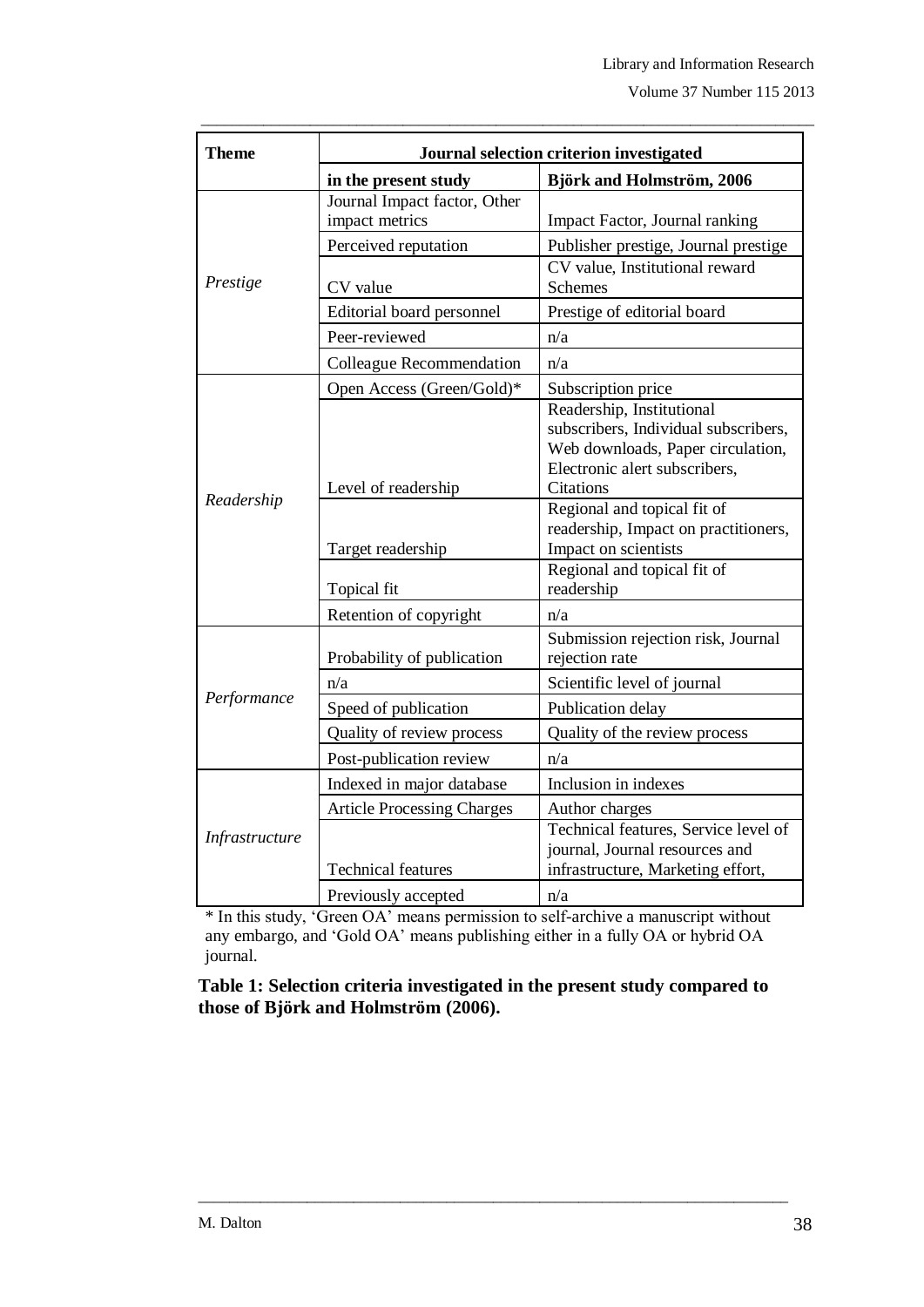## **2.2 Open Access practices**

Assessing attitudes towards open access publishing in academic research is a common theme in the aforementioned studies. However, the literature suggests that it is not a simple decision taken in isolation. Park and Qin (2007) find that scholars' willingness to both publish in and use OA journals is a complex issue that depends on up to seven factors namely: perceived career benefit; cost; journal reputation; content quality; ease of use; availability; and topical relevance. Moreover, from interviews with biomedical faculty members, Warlick and Vaughan (2007) find evidence that whilst open access and visibility are seen as incentives when selecting a journal, publication quality is of uppermost importance; when presented with two options of a non-open access respected title and an open access title perceived as less established or of lower-quality, *ceteris paribus* faculty members will typically choose the former. Rowlands and Nicholas (2005) compare the experience and attitudes of authors to open access journals using survey results from January 2004 and July 2005. Whilst results show that the proportion of authors who had previously published in an open access journal had increased from 11% to 29%, fewer than 10% of respondents stated that they try to publish OA whenever possible. However if this incipient upward trend has indeed continued, one would expect the proportion to be significantly higher today.

\_\_\_\_\_\_\_\_\_\_\_\_\_\_\_\_\_\_\_\_\_\_\_\_\_\_\_\_\_\_\_\_\_\_\_\_\_\_\_\_\_\_\_\_\_\_\_\_\_\_\_\_\_\_\_\_\_\_\_\_\_\_\_\_\_\_\_\_\_\_\_\_\_\_\_\_\_\_\_

## **2.3 Bibliometrics**

Another prevalent theme identified in the literature is the use of journal impact factors and citation counts to guide the decision where to publish. There are a growing number of variant measures based on citation data that can be used to evaluate journal impact, yet the ISI Web of Science Journal Impact Factor (JIF) remains the most routinely used by promotion committees at universities (Bar-Ilan, 2008). However, the value of journal impact factors as a proxy for journal quality or significance has been debated for many years (Bordens *et al*., 2002; Saha *et al*., 2003; Garfield, 2006). Furthermore, a recent analysis by Lozano *et al*. suggests that the importance of high-impact journals is declining:

*Throughout most of the 20th century the link between the IF and papers' citations was growing stronger, but, as predicted, this link has been weakening steadily since the beginning of the digital age.*

(Lozano *et al.*, 2012, p. 2144).

The authors estimate that in 1990 45% of the top 5% most cited articles were published in the top 5% of journals as ranked by JIF, but by 2009 the proportion had fallen to 36%.

The breadth and depth of coverage of some disciplines – including  $LIS - in$  the JIF index is also questioned by many (López-Illescas *et al*., 2008; Meho and Yank, 2007; Fingerman, 2006). Indeed the computed *h*-index of a researcher can vary significantly depending on the citation tool used and the discipline in question (Bar-Ilan, 2008). Smith and Middleton describe the process of compiling a fourtiered LIS journal ranking system as part of the Excellence in Research for Australia (ERA) initiative – a framework for assessing research quality within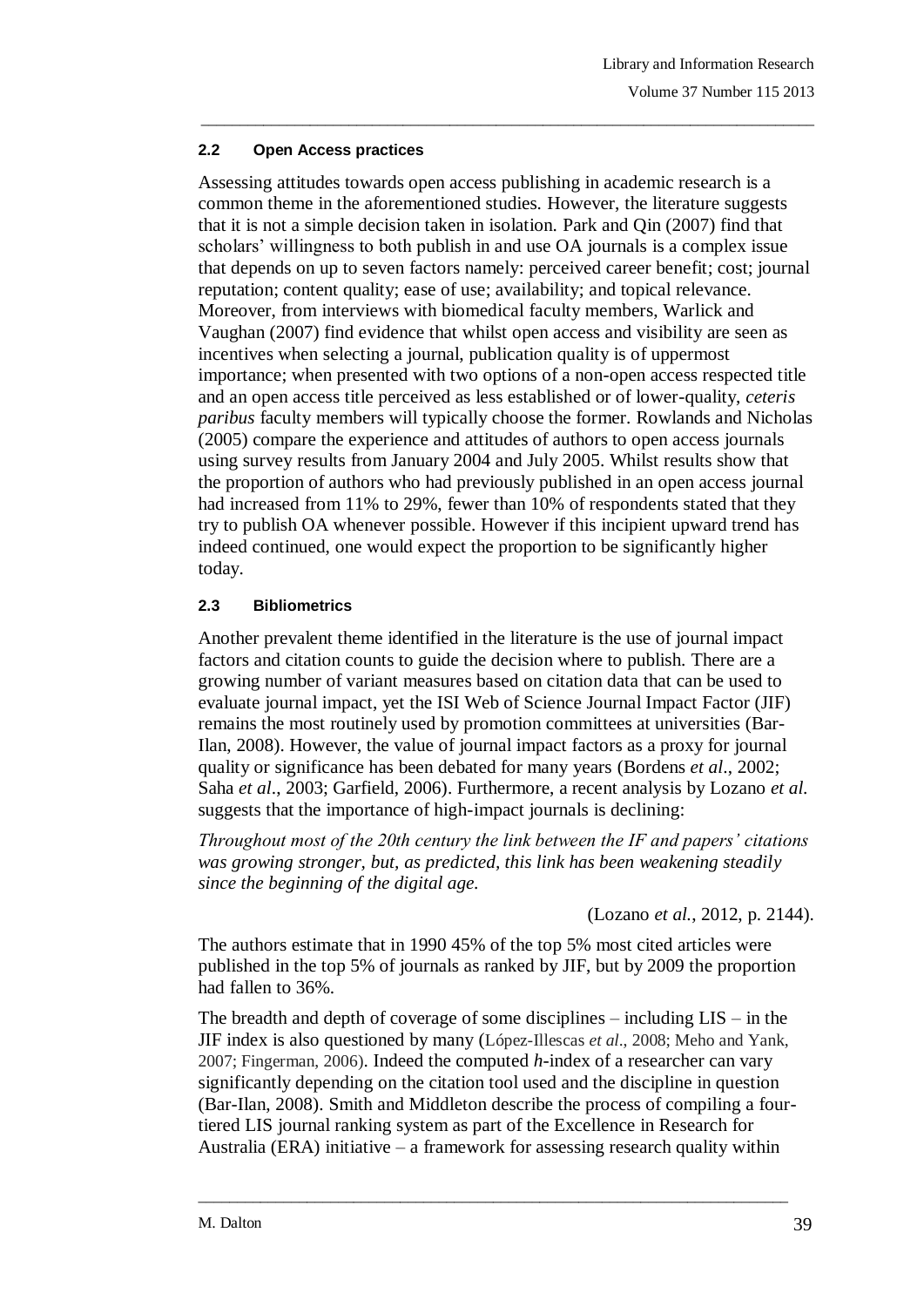Australia's higher education institutions. The tool was specifically designed to provide an alternative framework to the default JIF, as it was recognised that:

\_\_\_\_\_\_\_\_\_\_\_\_\_\_\_\_\_\_\_\_\_\_\_\_\_\_\_\_\_\_\_\_\_\_\_\_\_\_\_\_\_\_\_\_\_\_\_\_\_\_\_\_\_\_\_\_\_\_\_\_\_\_\_\_\_\_\_\_\_\_\_\_\_\_\_\_\_\_\_

*Although LIS and discipline-related journals were increasingly appearing in the Web of Science listed rankings, representation remained small, and it was therefore decided that the Australian LIS community attempt to rank journals' importance to its publishing output.*

(Smith and Middleton, 2009, p. 3).

Like Bar-Ilan"s (2008) study, a comparison of the *h*-indices of LIS and information retrieval researchers in the UK (Sanderson, 2008) found higher values in some contexts when using Google Scholar compared to ISI Web of Science and Scopus. However, overall "no single citation database was ideal" (p. 13) due to the gaps in coverage and varying focuses of each. Whilst the *h*-indices relate to individual researchers, rather than journals, the study serves to highlight the limitations of relying on any single bibliometric tool within LIS. If such measures appear to be of limited value in analysing impact within the discipline, is this also borne out in the attitudes of LIS professionals when selecting a journal?

## **2.4 Researcher-practitioner divide in LIS publishing**

Unlike LIS researchers and faculty members, it is thought that "librarians generally do not publish their research" (Crumley and Koufogiannakis, 2002, 69). The difficulties of conducting and publishing research include lack of time; a perceived lack of skills and confidence in research methods and the research process generally; the absence of financial and emotional support; difficulties in accessing research; and a lack of motivation (Kennedy and Brancolini, 2012).

In the case of those practitioners who do publish, several studies have uncovered differences in publishing patterns between faculty members and librarians. Booth"s (2001) seminal work highlights the gap between research and practice in LIS: librarians fail to implement research findings in practice, and researchers fail to ask questions of any practical relevance to librarians. The latter is related to other problems like "publishing in the wrong journals", i.e. those not read by librarians (Booth, 2001, 130). Crowley (2005) also provides evidence of a theorypractice divide, with research academics typically focussing on theoretical topics and librarians tending to discuss more practical issues. This divide also manifests itself in the specific publications both groups typically publish in (Schlögl and Stock, 2008). Librarians typically include fewer references in their research papers than academics, which can indicate a lower level of scholarliness (Kim, 1991); "faculty authors publish longer articles, have more references, and collaborate more often than librarians" (Xia *et al*., 2011, 800).

McNicol (2002, p. 13) discusses the culture of research in LIS from the perspective of both practitioners and researchers, and finds that many academic researchers "perhaps do not consider the needs of the practitioner as much as they should", and therefore may not disseminate their research through channels aimed at this audience. Indeed counsel offered to practising librarians suggests there may be different categories or levels of journals within LIS – those primarily aimed at librarians and practitioners and those that are directed more towards the research community: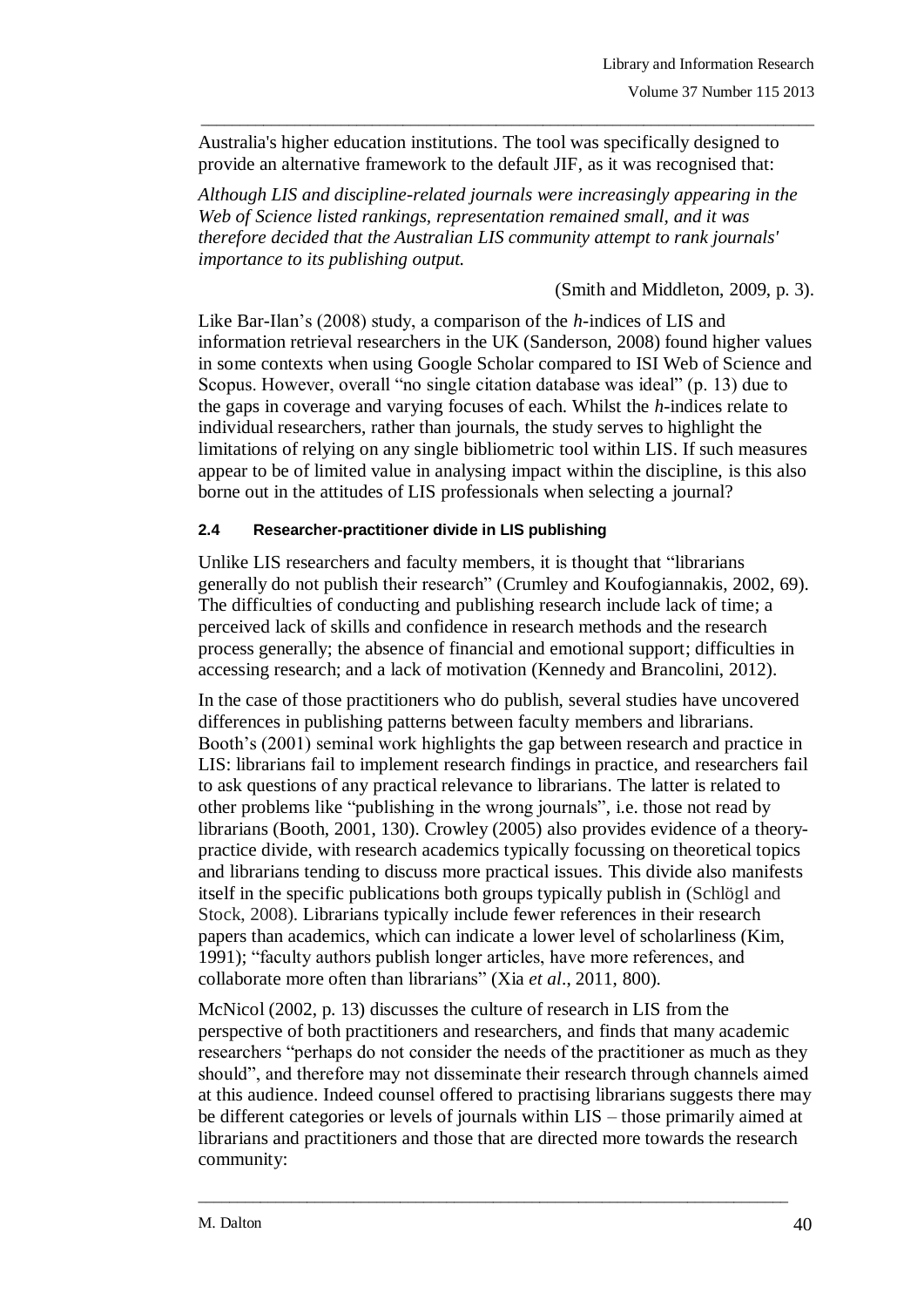*While the polarisation of journals and article types into 'academic' and 'practitioner' is not always helpful, it is important to have an audience in mind. Some journals have a deeply scholarly approach and require rigorous research methods, with deep descriptions and often challenging applications of theory. These journals are generally best avoided by the novice researcher and much practice-based research.* 

\_\_\_\_\_\_\_\_\_\_\_\_\_\_\_\_\_\_\_\_\_\_\_\_\_\_\_\_\_\_\_\_\_\_\_\_\_\_\_\_\_\_\_\_\_\_\_\_\_\_\_\_\_\_\_\_\_\_\_\_\_\_\_\_\_\_\_\_\_\_\_\_\_\_\_\_\_\_\_

(Kennan and Olsson, 2011, 23)

In short, this difference in target audience is a primary factor which creates and perpetuates this divide:

*Practitioners (as authors) write primarily for practitioners, academics (as authors) write mainly for academics. As a consequence, there is a gap between the communities of LIS academics and LIS practitioners.*

(Schlögl and Stock, 2008, 661)

Haddow and Klobas (2004) analyse the division between the two kinds of research into eleven distinct gaps: a knowledge gap, a cultural gap, a motivation gap, a relevance gap, an immediacy gap, a publication gap, a reading gap, a terminology gap, an activity gap, an education gap, and a temporal gap. These factors may also affect where researchers and practitioners choose to publish their respective work. Informed by this evidence pointing to a research-practitioner divide, the present study examines the journal selection decision of both groups to explore the respective factors involved.

Xia *et al.* (2011) examine if this gap also affects open access publishing practices in LIS. However, the authors find no evidence to support the argument that there is any correlation between the open access status of articles and the professional status of the author (i.e. researcher or practitioner). Moreover "librarians are not more likely to self-archive than LIS faculty" (Xia *et al.*, 2011, 800). However, the study indicates that there may be a difference in the use of open access papers. Using citation analysis, the authors observe a higher proportion of OA articles are cited by academics compared to librarians (Xia *et al.*, 2011, 801). The present study aims to investigate if there are differences in *preferences* between both groups, rather than actual observed behaviours, regarding open access publishing.

## **3 Method**

The study was primarily quantitative, employing descriptive and inferential statistical methods to investigate:

- 1. the relative importance of certain factors in the journal selection decision process, and
- 2. whether there is a statistically significant difference between the importance of these factors to LIS researchers and their importance to librarians.

The research question also aimed to estimate if preferences and factors differ between active respondents (i.e. those pursuing publication) and inactive respondents (i.e. those who have not previously submitted a manuscript or do not intend to do so in the near future).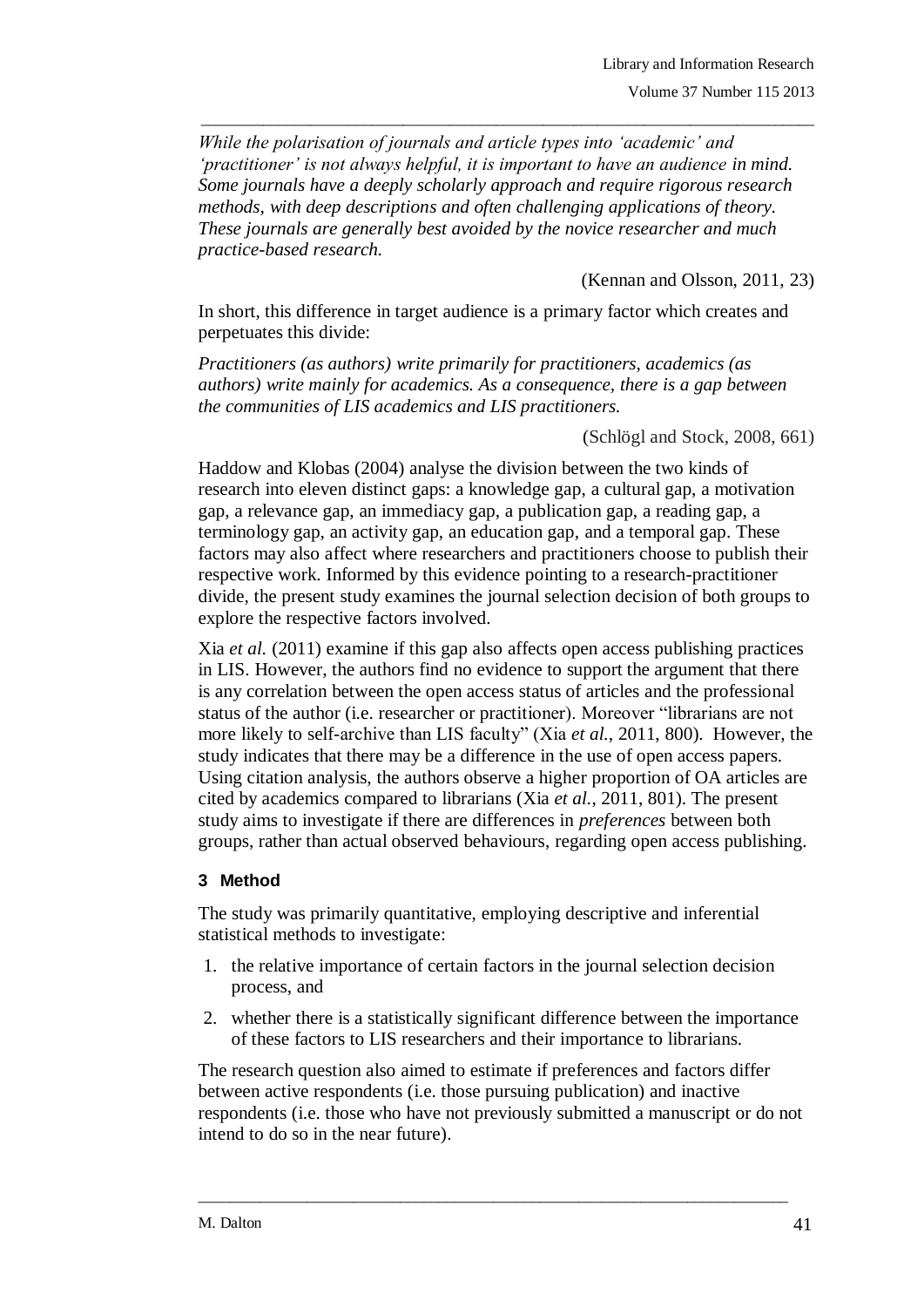A survey instrument was used that involved an online questionnaire with Likert scales to generate ordinal responses. Participants were asked to rank the importance of 21 separate factors in their journal selection decision on a scale from 1 to 5, 5 being the most important. A free-text response field was also included at the end of the survey to provide the opportunity for limited qualitative feedback regarding how individuals identify or select journals. It is important to note that many of the factors referred to above are in fact interrelated, e.g. impact factors and perceived prestige. Given the scope of this study, each is analysed as a single, independent variable, however a more sophisticated multiple regression analysis could yield further insight as to how each of the factors interact with each other.

\_\_\_\_\_\_\_\_\_\_\_\_\_\_\_\_\_\_\_\_\_\_\_\_\_\_\_\_\_\_\_\_\_\_\_\_\_\_\_\_\_\_\_\_\_\_\_\_\_\_\_\_\_\_\_\_\_\_\_\_\_\_\_\_\_\_\_\_\_\_\_\_\_\_\_\_\_\_\_

## **3.1 Data collection and analysis**

The survey was pilot-tested by both LIS practitioners and researchers to ensure clarity of expression and understanding. A link to the final survey was posted on approximately a dozen LIS list-serv email lists, and distributed via blogs, Twitter and LinkedIn, including via key professional associations (such as the LAI and CILIP) and several LIS schools. The survey was open to all individuals and participants selected themselves: this may have biased the sample. Whilst the total sample size is reasonably large at 326 participants, it is important to note that not all respondents marked every Likert scale. Participants were also asked to specify whether they had previously submitted a manuscript for publication or not, in order to ascertain the split between active and inactive publishers. The term "research" was used in the broad sense of scholarly publishing generally. This was also clarified for participants in the text of the questionnaire by reference to illustrative examples including "case studies, reviews, commentaries etc. as well as original research articles" (the full text of the questionnaire is appended as a Supplementary File).

Descriptive statistics were used to generate the frequency distribution of factors for the total sample, and the median, mean and standard deviation for each. The same analysis was also performed for the sub-sample of active respondents. However, due to the low number of inactive respondents, it was not feasible to estimate whether the factors affecting the choice of journal differ between inactive and active sub-groups, or in a sense whether there is a difference between factors in a notional and effective context.

Inferential statistical tests were then undertaken to explore the relative importance of each of the factors between LIS researchers and practitioners. The Mann-Whitney *U*-test (a special case of the non-parametric Kruskal-Wallis test for two groups) was used to test for association between both of the sub-groups in the study: academics and librarians. The sum of the ranks was calculated for each group and the test statistic was then computed. If sample sizes are sufficient, the Mann-Whitney *U*-test approximately follows a  $\chi^2$  distribution. Under the null hypothesis the distributions of both groups are equal.

#### **3.2 Qualitative analysis of free-text responses**

Basic textual analysis techniques were used to analyse the free-text responses of survey participants by coding to identify common themes and/or differences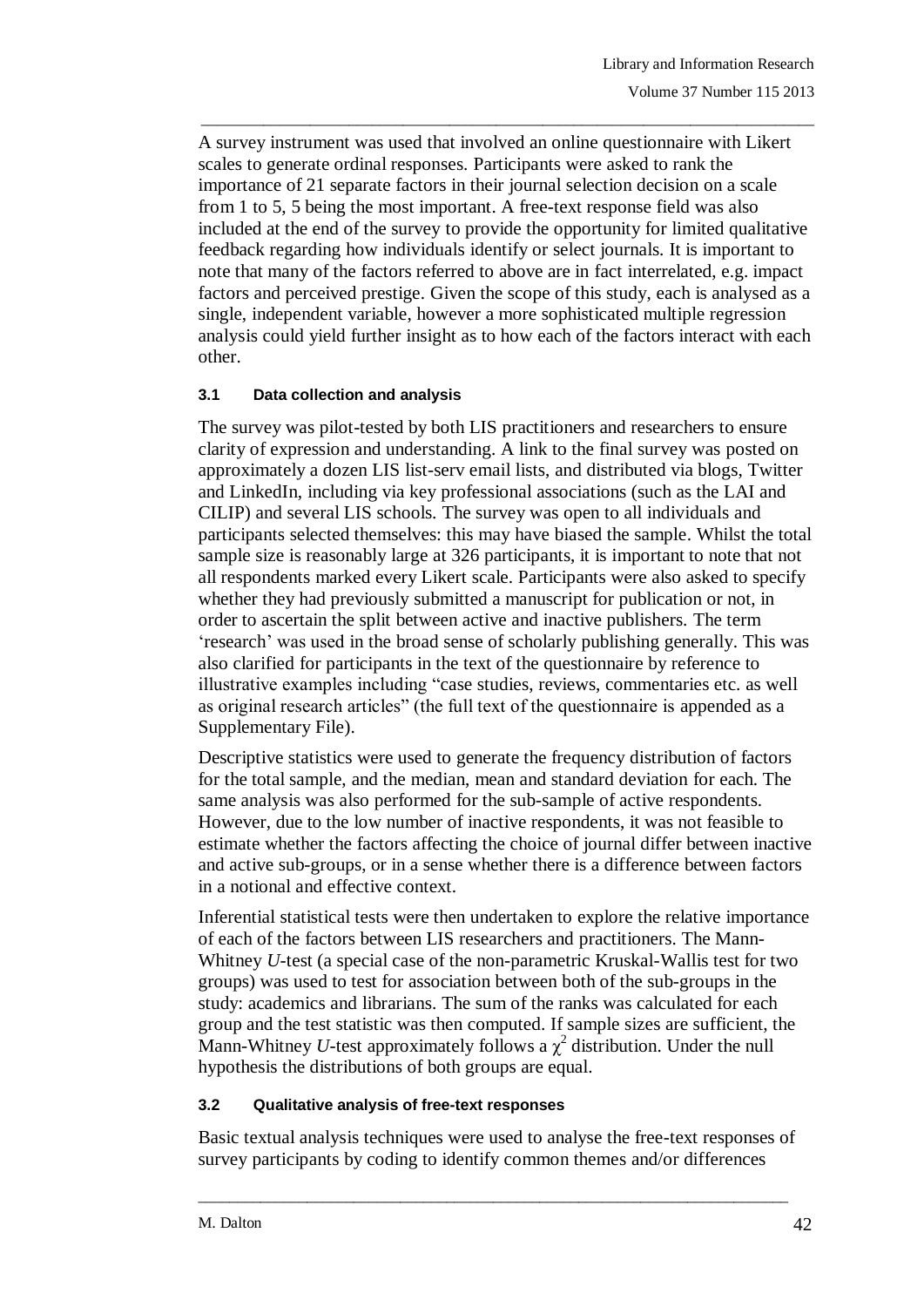between both sub-populations. Whilst the primary focus of the study was on the quantitative responses (and the survey was constructed to reflect this), the qualitative data was used as a means of potentially enriching the analysis, particularly in terms of why individuals identified specific factors of being of greater or lesser importance, or in capturing any additional factors that were not included in the survey.

\_\_\_\_\_\_\_\_\_\_\_\_\_\_\_\_\_\_\_\_\_\_\_\_\_\_\_\_\_\_\_\_\_\_\_\_\_\_\_\_\_\_\_\_\_\_\_\_\_\_\_\_\_\_\_\_\_\_\_\_\_\_\_\_\_\_\_\_\_\_\_\_\_\_\_\_\_\_\_

## **4 Results**

## **4.1 Descriptive Statistics**

The sample included respondents from several countries, reflecting the various online channels used in promoting the survey. "Rest of World" countries with multiple respondents included Australia, New Zealand, South Africa, Iran and Thailand. North Americans comprised almost half of the total sample, but this is not surprising given the large number of people (in both absolute and relative terms) working in the sector in the United States and Canada.

| <b>Primary location</b> | n   | $\frac{0}{0}$ |
|-------------------------|-----|---------------|
| Republic of Ireland     | 53  | 16.21         |
| Northern Ireland        | 2   | 0.61          |
| <b>Great Britain</b>    | 76  | 23.24         |
| <b>Rest of Europe</b>   | 7   | 2.14          |
| North America           | 158 | 48.62         |
| Rest of World           | 30  | 9.17          |
| <b>Total</b>            | 326 | 100           |

## **Table 2: Location of respondents.**

Researchers accounted for 37% of the sample; librarians made up the rest. The latter worked in many sectors, but academic librarians comprised around half of this sub-sample. Both samples were thought to be sufficiently large to reduce the estimation error in inferential testing.

| <b>Primary role/sector</b>  | n   | $\frac{0}{0}$ |            | n   | $\frac{0}{0}$ |
|-----------------------------|-----|---------------|------------|-----|---------------|
| Researcher (academic staff) | 104 | 31.80         | Researcher | 121 | 37            |
| Researcher (other)          | 17  | 5.20          |            |     |               |
| Academic library            | 108 | 33.33         |            | 205 | 63            |
| Public library              | 4   | 1.22          |            |     |               |
| School library              | 6   | 1.83          |            |     |               |
| Corporate/law library       | 9   | 2.75          | Librarian  |     |               |
| Special library             | 14  | 4.28          |            |     |               |
| Medical/health library      | 32  | 9.79          |            |     |               |
| Information centre          | 5   | 1.53          |            |     |               |
| Other                       | 27  | 8.26          |            |     |               |
| <b>Total</b>                | 326 | 100           |            | 326 | 100           |

**Table 3: Sector of respondents.**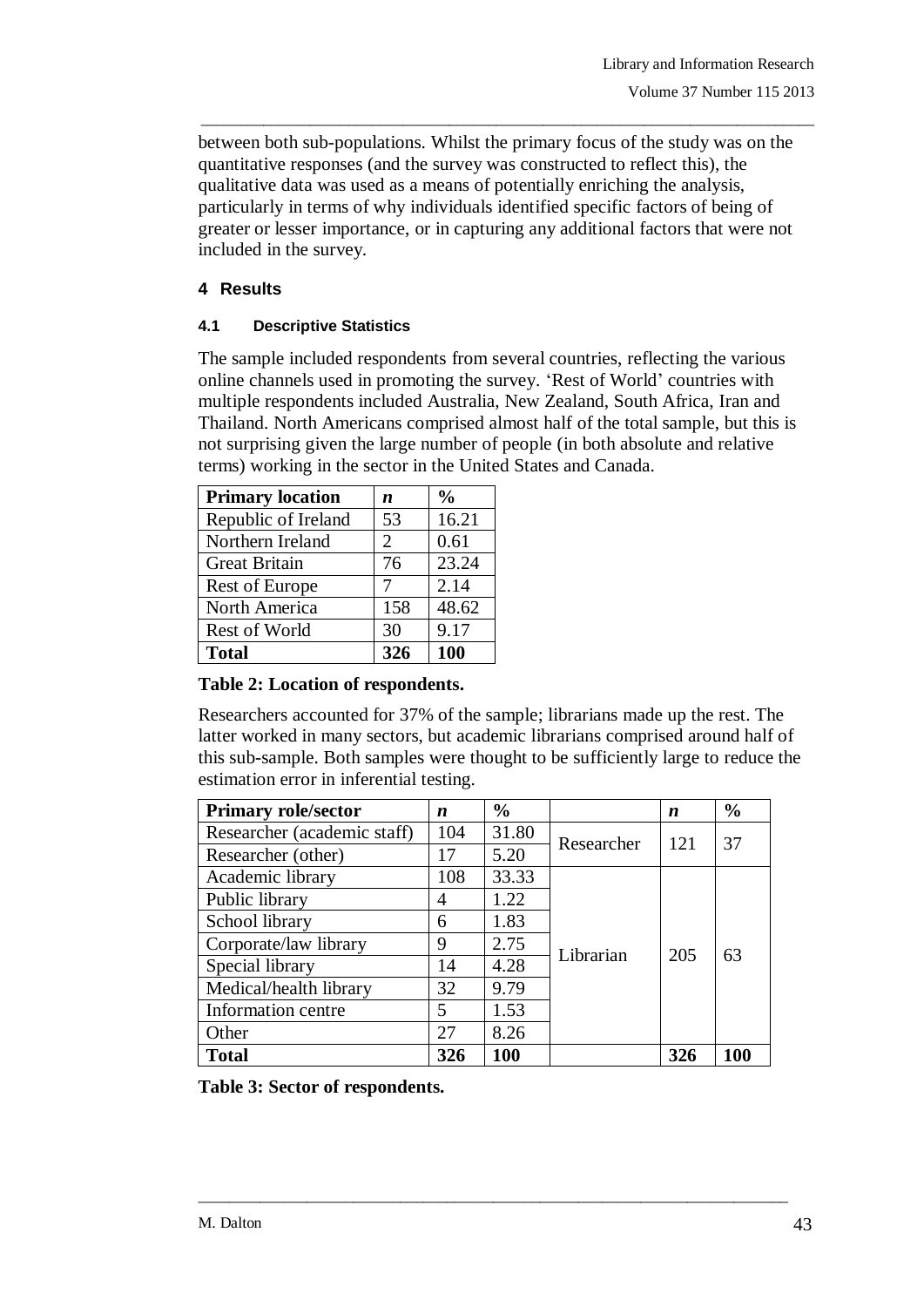The overwhelming majority of respondents (77%) had previously submitted manuscripts for publication; a further 13% intended to do so within the next year.

\_\_\_\_\_\_\_\_\_\_\_\_\_\_\_\_\_\_\_\_\_\_\_\_\_\_\_\_\_\_\_\_\_\_\_\_\_\_\_\_\_\_\_\_\_\_\_\_\_\_\_\_\_\_\_\_\_\_\_\_\_\_\_\_\_\_\_\_\_\_\_\_\_\_\_\_\_\_\_

| <b>Previous publishing experience</b>                        | n   | $\frac{0}{0}$ |
|--------------------------------------------------------------|-----|---------------|
| Yes, I have had at least one manuscript accepted             | 237 | 72.78         |
| Yes, but I have not had a manuscript accepted yet            | 14  | 4.28          |
| N <sub>o</sub>                                               | 44  | 13.46         |
| No, but plan to submit research within the next 12<br>months | 31  | 9.48          |
| <b>Total</b>                                                 | 326 | 100           |

## **Table 4: Publishing experience of respondents.**

The relatively small proportion of inactive publishing participants (less than 40 for many of the factors), made it impossible to estimate the differences, if any, between active and inactive sub-groups with any degree of reliability.

## **4.2 Relative importance of journal selection criteria**

Table 5 gives the number of respondents who regarded each criterion as being of some degree of importance in deciding where to publish their work, and then gives the median, the mean and the standard deviation of their ratings. The median is used as a measure of central tendency as being more appropriate to the non-continuous ordinal data generated by the Likert scales in the questionnaire. These scales allowed respondents to rate the importance of each selection criterion as follows:

- $1 = Not$  at all important;
- $2 =$  Unimportant:
- $3$  = Neither important nor unimportant;
- $4 =$ Important;
- $5 =$  Very important.

Topical fit and peer-review are the only two factors with a median value of five, indicating that both are seen as primary factors in the submission decision. A number of other factors across each of the four themes also score highly with median values of four.

| <b>Theme</b> | <b>Criterion</b>            | n   | ∗<br>Median | ÷.<br>Mean | St. dev |
|--------------|-----------------------------|-----|-------------|------------|---------|
|              | Journal Impact Factor       | 316 | 4           | 3.64       | 0.94    |
|              | Other impact metrics        | 304 | 3           | 3.00       | 0.98    |
|              | Perceived reputation        | 319 | 4           | 4.22       | 0.72    |
|              | Peer-reviewed               | 321 | 5           | 4.55       | 0.74    |
| Prestige     | CV value                    | 317 | 3           | 3.47       | 1.15    |
|              | Editorial board personnel   | 320 | 3           | 3.21       | 0.95    |
|              | Colleague<br>Recommendation | 316 | 4           | 3.74       | 0.81    |
| Readership   | Gold OA                     | 313 | 3           | 3.15       | 1.04    |
|              | Green OA (no embargo)       | 308 | 3           | 3.33       | 1.09    |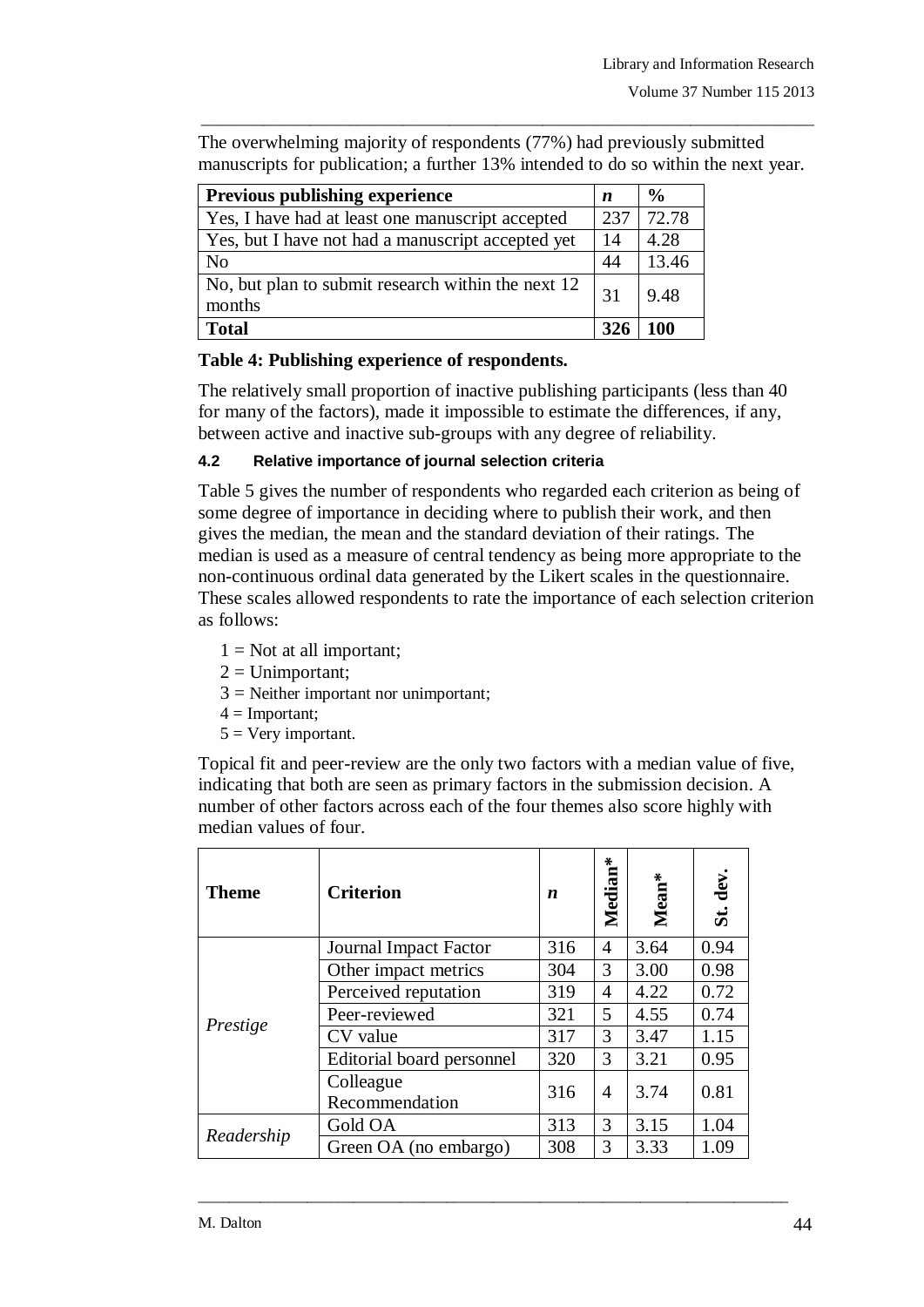|                       | Retention of copyright            | 314 | 4 | 3.54 | 1.05 |
|-----------------------|-----------------------------------|-----|---|------|------|
|                       | Level of readership               | 311 | 4 | 3.96 | 0.90 |
|                       | Target readership                 | 318 | 4 | 4.25 | 0.85 |
|                       | Topical fit                       | 318 | 5 | 4.50 | 0.75 |
|                       | Previously accepted               | 314 | 3 | 3.11 | 0.93 |
|                       | Probability of publication        | 315 | 3 | 3.34 | 0.94 |
| Performance           | Speed of publication              | 318 | 4 | 3.48 | 0.95 |
|                       | Quality of review process         | 319 | 4 | 3.87 | 0.85 |
|                       | Post-publication review           | 318 | 3 | 2.94 | 1.00 |
| <i>Infrastructure</i> | Indexed in major database         | 314 | 4 | 3.96 | 0.95 |
|                       | <b>Article Processing Charges</b> | 315 | 4 | 3.50 | 1.10 |
|                       | <b>Technical features</b>         | 312 | 3 | 2.77 | 1.01 |

**Table 5: Median, mean and standard deviation of importance of selection criteria.**

#### **4.3 Relative frequency distribution of ratings of journal selection criteria**

Figure 2 ranks the selection criteria in order of importance, and also shows in what proportions respondents rated them as more or less important.



**Figure 2: Selection criteria ranked in descending order of importance.**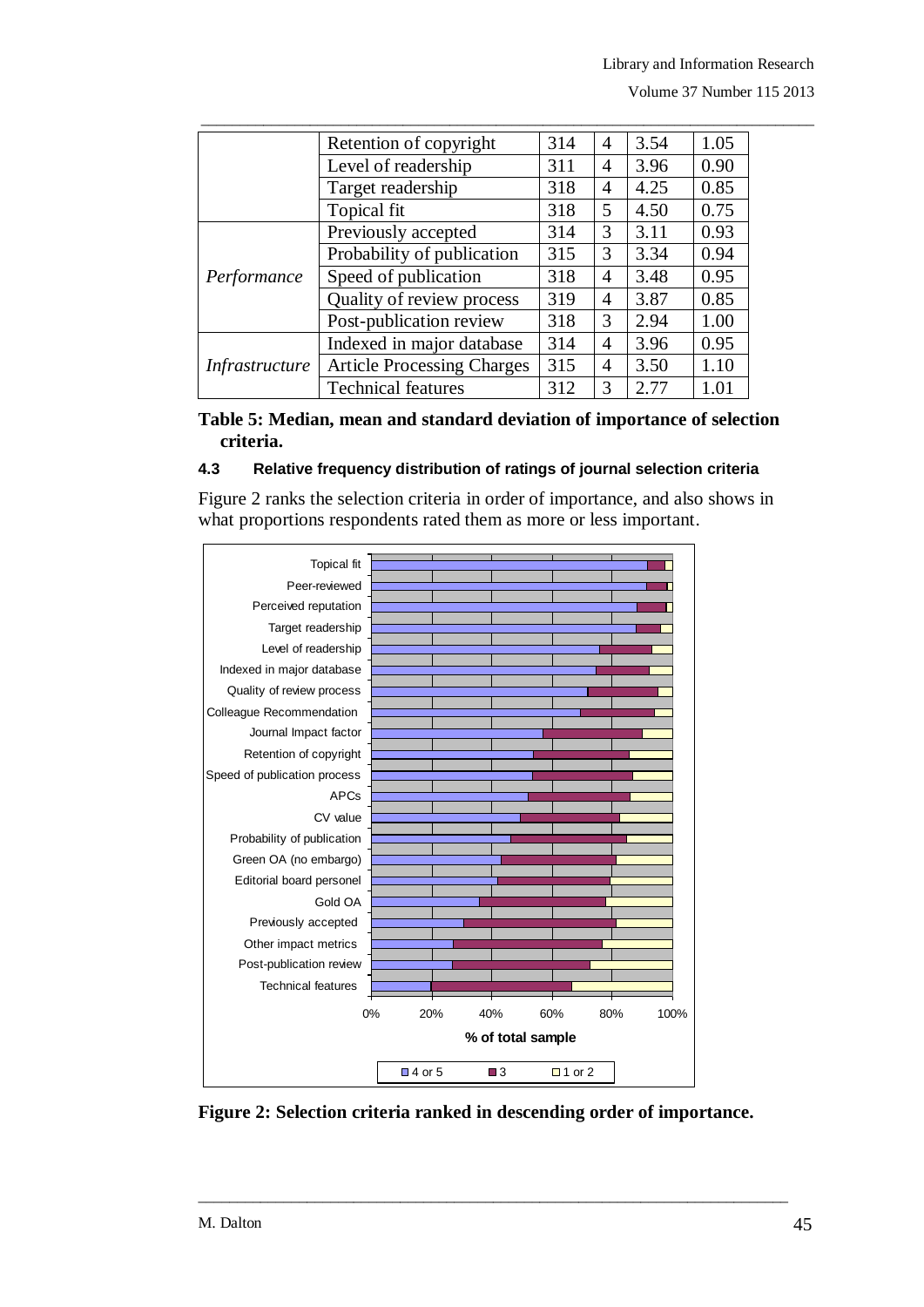Prestige and readership factors predominate. The target readership (who the potential audience is) is perceived as more important than the overall level of readership. Journal impact factors are regarded as substantially more important than other impact metrics. Both open access options rank relatively low in the overall distribution.

\_\_\_\_\_\_\_\_\_\_\_\_\_\_\_\_\_\_\_\_\_\_\_\_\_\_\_\_\_\_\_\_\_\_\_\_\_\_\_\_\_\_\_\_\_\_\_\_\_\_\_\_\_\_\_\_\_\_\_\_\_\_\_\_\_\_\_\_\_\_\_\_\_\_\_\_\_\_\_

## **4.4 Inferential statistical results**

Prior research indicated differences between researchers and librarians in how they selected journals in which to publish their work (see section 2.4 above). The present study has aimed to determine whether this difference exists, and how great it is, using the Mann-Whitney *U-*test.

At the 1% significance level, the null hypothesis – that there was no difference – was rejected for ten of the factors (at the 5% level, thirteen are rejected), suggesting that there is some difference between the distributions of both populations (Table 6). These factors mainly include prestige factors, such as journal impact factors, reputation and promotional considerations, as well as several performance factors. Conversely, for a number of criteria – including open access criteria – the null hypothesis was not rejected, suggesting that the distributions of both populations are broadly similar in these respects.

| <b>Criterion</b>                  | $\boldsymbol{n}$ | n(R) | n(L) | $M-WU$   | P-value  |
|-----------------------------------|------------------|------|------|----------|----------|
| Journal Impact factor             | 316              | 117  | 199  | 35.60763 | 0.000000 |
| Other impact metrics              | 304              | 110  | 194  | 4.77890  | 0.028811 |
| Perceived reputation              | 319              | 118  | 201  | 32.22967 | 0.000000 |
| Peer-reviewed                     | 321              | 121  | 200  | 28.7991  | 0.000000 |
| CV value                          | 317              | 118  | 199  | 14.2114  | 0.000163 |
| <b>Editorial board personnel</b>  | 320              | 119  | 201  | 7.32424  | 0.006803 |
| Colleague Recommendation          | 316              | 117  | 199  | 0.01218  | 0.912116 |
| Gold Open Access                  | 313              | 116  | 197  | 3.42535  | 0.064203 |
| Green OA (no embargo)             | 308              | 115  | 193  | 2.58815  | 0.107666 |
| Retention of copyright            | 314              | 119  | 195  | 4.43496  | 0.035210 |
| Level of readership               | 311              | 117  | 194  | 0.0972   | 0.755217 |
| Target readership                 | 318              | 119  | 199  | 0.24576  | 0.620080 |
| Topical fit                       | 318              | 119  | 199  | 16.0222  | 0.000063 |
| Previously accepted               | 314              | 117  | 197  | 9.56596  | 0.001982 |
| Probability of publication        | 315              | 119  | 196  | 0.01474  | 0.903372 |
| Speed of publication              | 318              | 119  | 199  | 10.0511  | 0.001523 |
| Quality of review process         | 319              | 118  | 201  | 6.54704  | 0.010506 |
| Post-publication review           | 318              | 118  | 200  | 15.7895  | 0.000071 |
| Indexed in major database         | 314              | 117  | 197  | 6.83224  | 0.008953 |
| <b>Article Processing Charges</b> | 315              | 117  | 198  | 0.40672  | 0.523638 |
| <b>Technical features</b>         | 312              | 115  | 197  | 4.60387  | 0.031900 |

Note: shading indicates criteria for which a difference was identified between researchers (R) and librarians (L) at a 1% level of significance.

\_\_\_\_\_\_\_\_\_\_\_\_\_\_\_\_\_\_\_\_\_\_\_\_\_\_\_\_\_\_\_\_\_\_\_\_\_\_\_\_\_\_\_\_\_\_\_\_\_\_\_\_\_\_\_\_\_\_\_\_\_\_\_\_\_\_\_\_\_\_\_\_\_\_\_\_

**Table 6: Mann-Whitney** *U***-Test results.**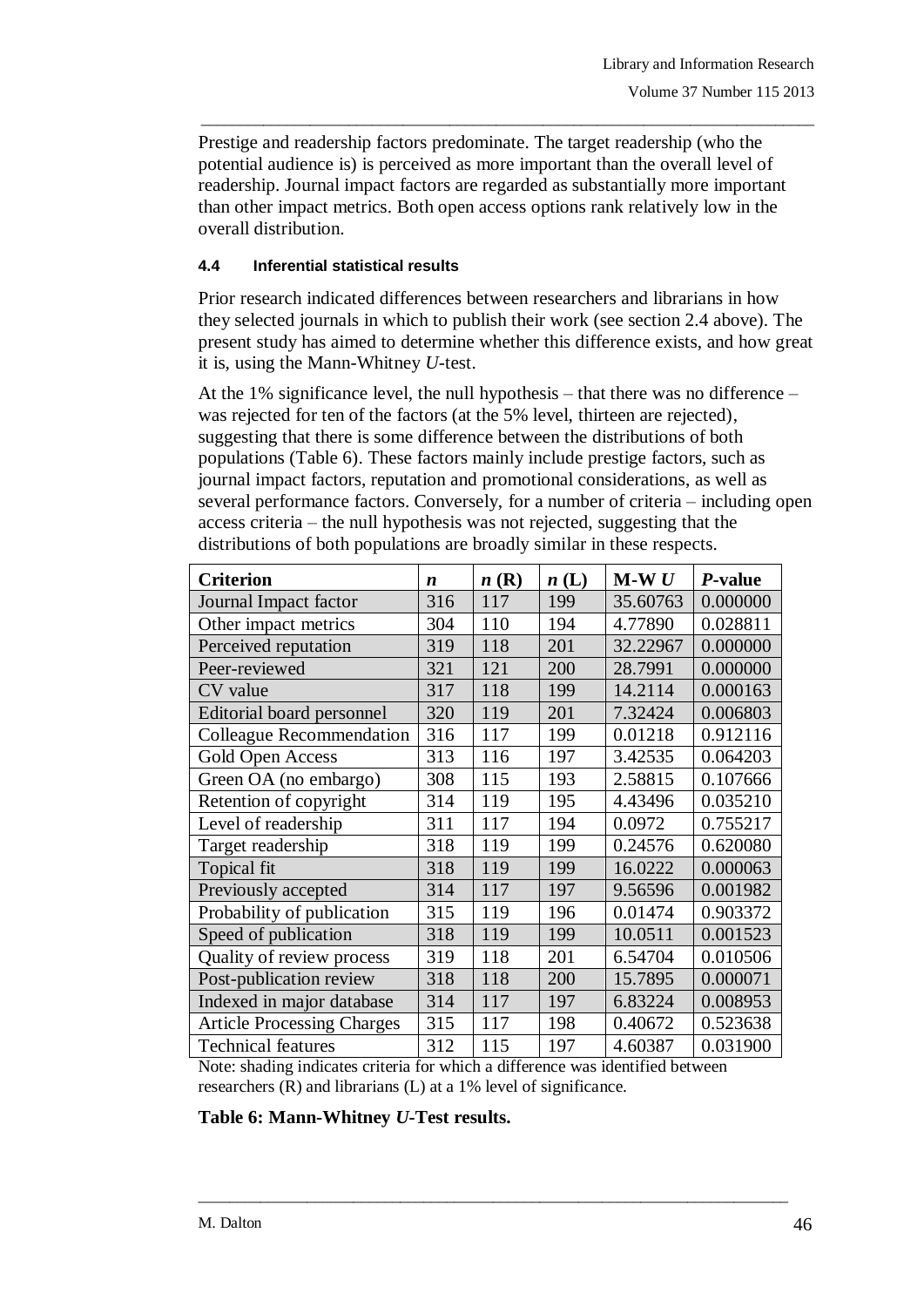The charts in Figure 3 compare each of the ten factors for both sub-groups where a statistically significant difference was found. In many instances there are clear visual differences also, such as for journal impact factors, speed of publication and CV/promotional value.

\_\_\_\_\_\_\_\_\_\_\_\_\_\_\_\_\_\_\_\_\_\_\_\_\_\_\_\_\_\_\_\_\_\_\_\_\_\_\_\_\_\_\_\_\_\_\_\_\_\_\_\_\_\_\_\_\_\_\_\_\_\_\_\_\_\_\_\_\_\_\_\_\_\_\_\_\_\_\_



**Figure 3: Breakdowns of criteria with significant preference-differences between researchers and librarians.**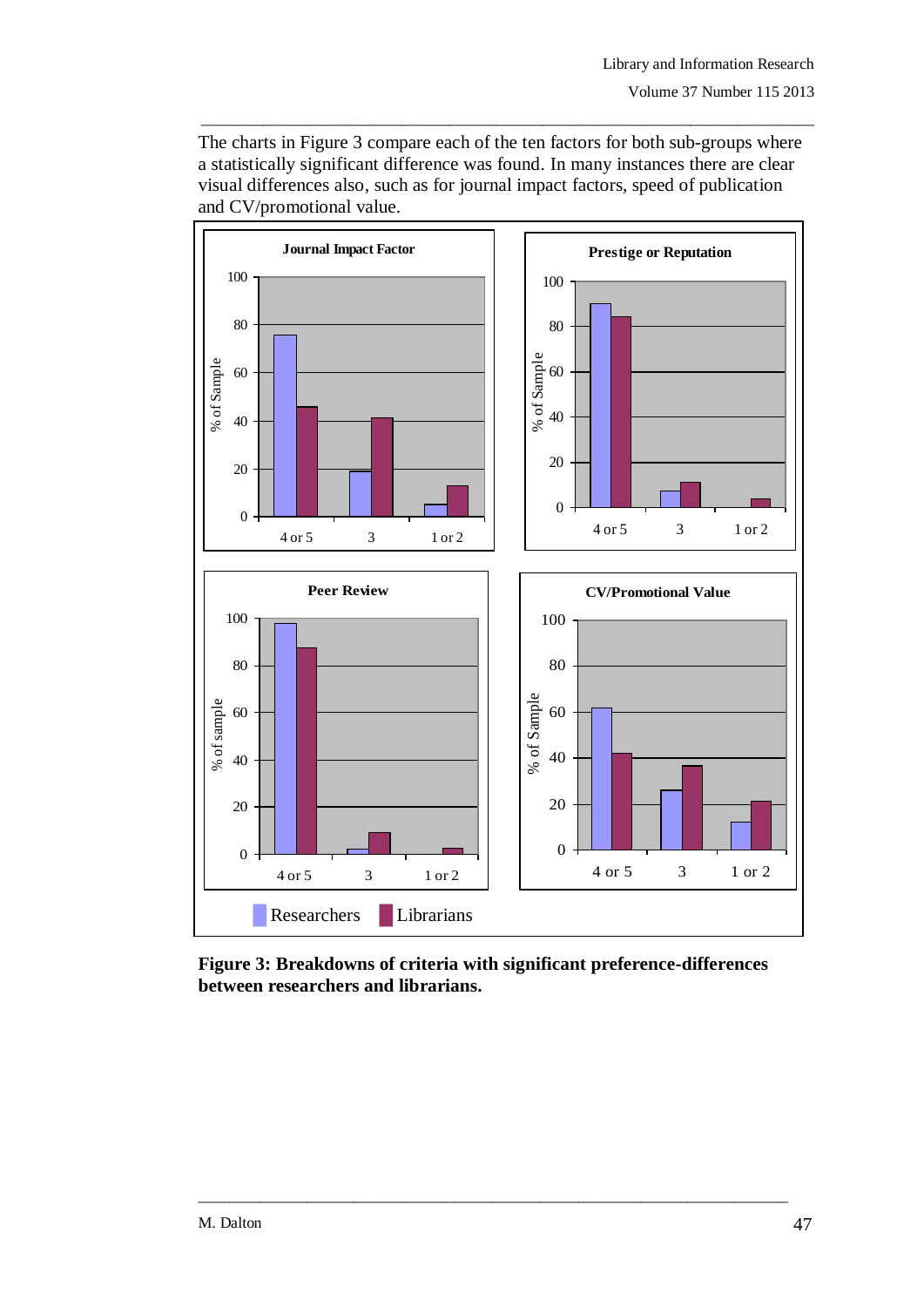Volume 37 Number 115 2013



**Figure 3 (***cont***.): Breakdowns of criteria with significant preferencedifferences between researchers and librarians.**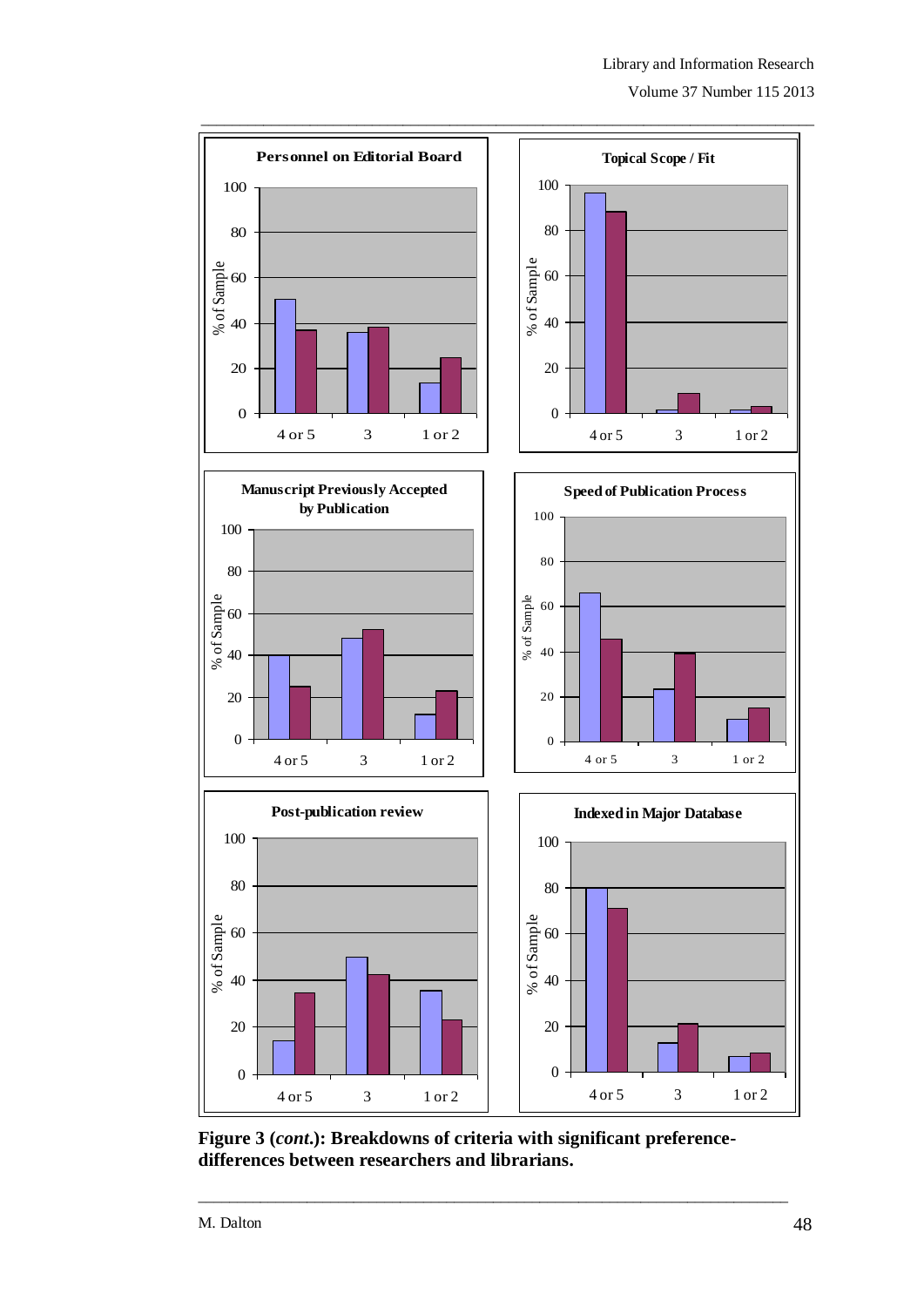## **4.5 Qualitative data from free-text responses**

52 respondents (27 researchers and 25 librarians) submitted additional information through the free-text comment box included at the end of the questionnaire. In many instances, respondents used this opportunity to identify and highlight the primary factor in their typical selection decision. Five researchers specifically referred to 'Web of Science' as being of importance, whereas only one librarian mentioned this. Researchers generally referred to more strategic factors related to career advancement and prestige, whilst librarians more often emphasised that they were specifically interested in reaching a particular audience (e.g. geographic or sectoral).

\_\_\_\_\_\_\_\_\_\_\_\_\_\_\_\_\_\_\_\_\_\_\_\_\_\_\_\_\_\_\_\_\_\_\_\_\_\_\_\_\_\_\_\_\_\_\_\_\_\_\_\_\_\_\_\_\_\_\_\_\_\_\_\_\_\_\_\_\_\_\_\_\_\_\_\_\_\_\_

## **Comments from researchers:**

- *For any faculty member peer reviewed is almost the single most important factor.*
- *It's all about quality.*
- *I won't publish in a journal that isn't indexed in World* [sic] *of Science.*
- *Speed of review is very important.*

## **Comments from librarians:**

- *I am a library practitioner (who writes practice-based articles) so impact is less important to me than getting the information into the right hands.*
- *I would now be more likely to blog the article so that there are* [sic] *no paywall for readers to overcome. The over-riding criterion is whether the publication will convey the message to the target audience.*
- *I am a science librarian and my publications are for other science librarians. This limits my choice of journals to submit articles to.*
- *[I] still do not trust most OA journals yet.*

In addition, several other factors were suggested by respondents which had not been explicitly included in the questionnaire, but which had some connection with specified criteria (e.g. identifying a specific country of publication is closely related to target readership).

## **Comments from researchers:**

- *Look and feel, profile, branding* (Technical factors).
- *Publisher promotion and support* (Technical factors).
- *One of my mentors (not LIS) was concerned never to publish in the same journal twice* (Recommendation from a colleague).

## **Comments from librarians:**

- *Irish publication and audience* (Target readership).
- *National interest – for a Canadian topic, I would probably choose a Canadian journal, even if it had a lower impact factor* (Target readership).
- *International readership and scope are very important* (Target readership and Topical fit).
- *Template + support from editorial team* (Technical factors).
- *Collaborating with a more senior colleague is really important particularly when you are first starting* (Recommendation from a colleague).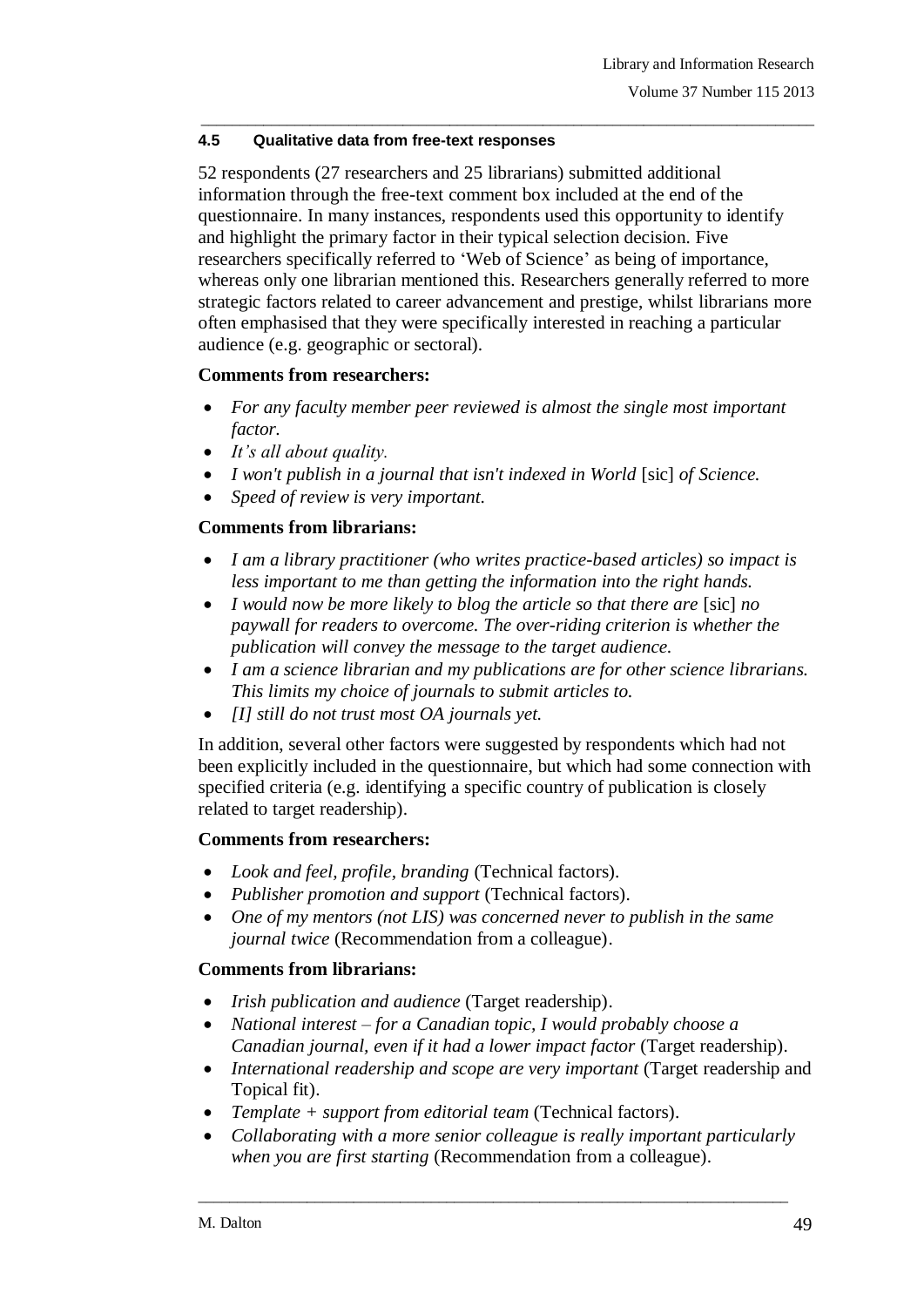## **5 Discussion**

## **5.1 Limitations of the study**

As already identified, the small sample size precluded meaningful analysis of one of the facets of the primary research question – active versus inactive researchers. This is likely due to self-selection bias from the sampling method used for the online survey. Alternative sampling and/or recruitment strategies could be employed to obtain responses from inactive researchers. This would allow for further comparison with the primarily active cohort in this study, to test if notional factors differ from effective factors. Whilst these inactive researchers are not submitting work themselves, they may still be acting in an advisory capacity for their users in this regard and so their notional attitudes may still offer valuable insight, even if they are not effective as such. However, when comparing the inactive and active sub-groups at a superficial, descriptive level, the only factor that was flagged as potentially different was the levying of article processing charges, which those actively engaged in publishing rate as being of less importance (a median value of 3 compared to 4 for the inactive sample). This may be because those outside the research environment are unaware of funding / grant or other sources which may support researchers in paying such fees.

\_\_\_\_\_\_\_\_\_\_\_\_\_\_\_\_\_\_\_\_\_\_\_\_\_\_\_\_\_\_\_\_\_\_\_\_\_\_\_\_\_\_\_\_\_\_\_\_\_\_\_\_\_\_\_\_\_\_\_\_\_\_\_\_\_\_\_\_\_\_\_\_\_\_\_\_\_\_\_

Furthermore, the rankings for some criteria may overstate their importance. None of the 21 factors were ranked by all 326 participants (see Table 5). It is likely that some respondents did not rank a factor at all because they were either unsure, or viewed it as irrelevant or of no consequence in their decision. In the case of the latter, the true frequency of lower ratings may be understated by the results, generating median values that are too high.

The inferential statistical tests showed differences in attitude between researchers and librarians toward several criteria. However these inferences must be interpreted with caution. Sohn (1998) observes that research prediction is based on theory and a statistically significant result does not indicate the truth of the hypothesis or the replicability of the results, rather it indicates the *validity* of the attempt to substantiate the hypothesis empirically. In this context, null hypothesis significance-testing does not serve to eliminate or disprove alternative explanations or theories, only whether chance can be excluded as an explanation. Thus the results should not be interpreted as providing, any basis or rationale for the underlying theoretical claim. Instead, this claim is provided by the existing body of literature which identifies evidence of different behaviour between LIS researchers and practitioners. The qualitative data provided by respondents also suggest that there are differences in the attitudes and perceptions between the groups, but they tell us little about what those differences are, and (crucially) nothing about *why* they exist. More detailed qualitative analysis, through structured interviews with individuals from both groups, could explain underlying complexities, particularly with respect to those factors where a statistically significant difference was found.

However, the results of the study do indicate that the relative importance of some factors may differ between researchers and practitioners, raising potential implications for practice. For instance, strategies to reduce this gap in order to improve knowledge and information transfer between both groups could include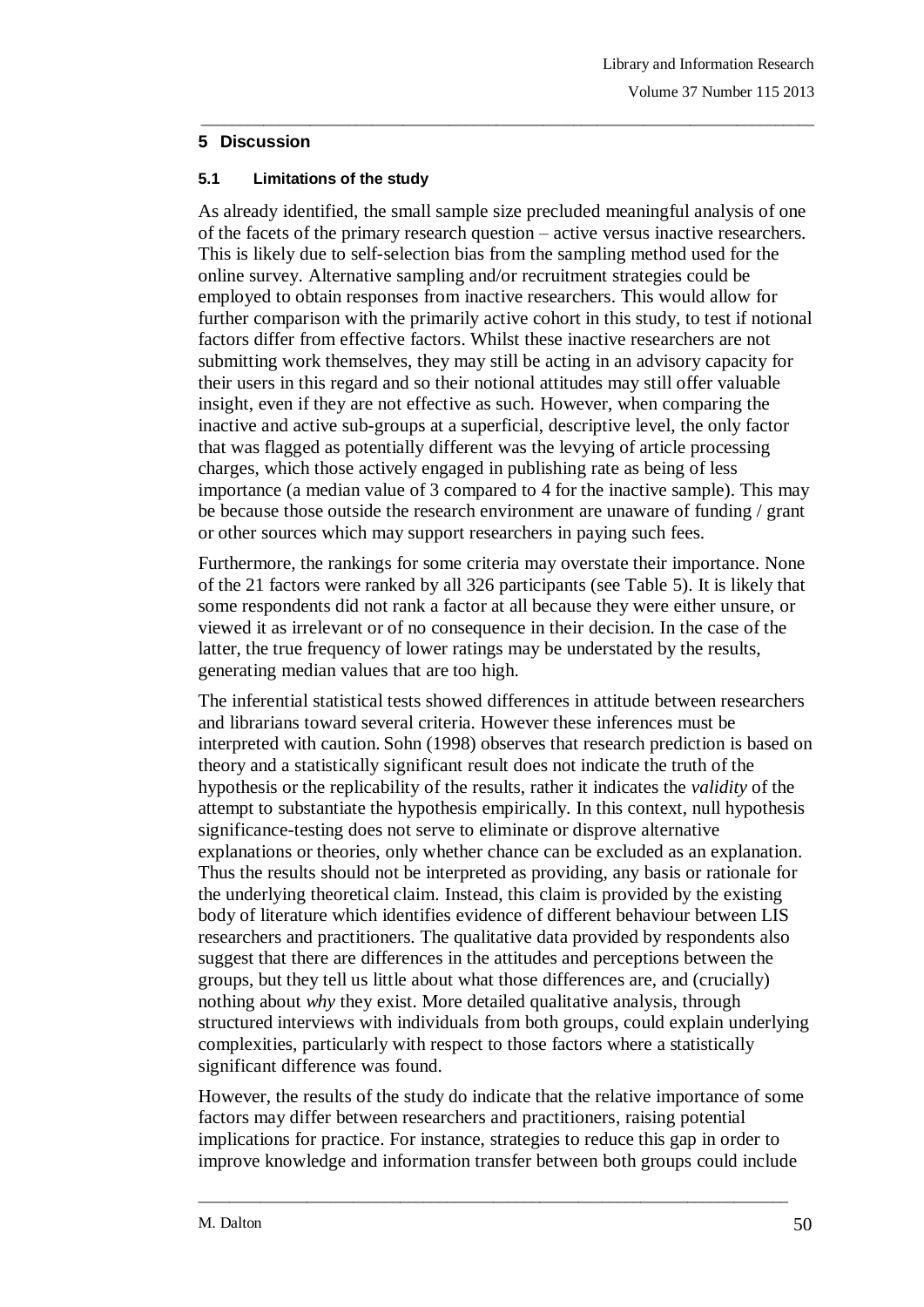increasing the level of librarian involvement in academic research, and encouraging academics to publish in more popular professional journals to improve dissemination to librarians and information workers generally (Haddow and Klobas, 2004).

\_\_\_\_\_\_\_\_\_\_\_\_\_\_\_\_\_\_\_\_\_\_\_\_\_\_\_\_\_\_\_\_\_\_\_\_\_\_\_\_\_\_\_\_\_\_\_\_\_\_\_\_\_\_\_\_\_\_\_\_\_\_\_\_\_\_\_\_\_\_\_\_\_\_\_\_\_\_\_

### **5.2 The key drivers in the journal selection process**

The findings of the survey largely confirm those of the existing literature in that there is no single dominant factor which appears to drive the journal selection decision (Gibler and Ziobrowski, 2002; Rowlands and Nicholas, 2005; Björk and Holmström, 2006). Instead, a blend of considerations typically informs the decision-making process of both researchers and librarians. The frequency distribution shows that nine of the 21 factors were ranked as 3 or higher by at least 90% of the sample, suggesting that journal selection is a complex and multifaceted process.

Topical fit and peer-review both achieve median values of 5, indicative that both are viewed as "essential" criteria by over 90% of the sample. In this respect, it is possible that niche publications may emerge with a specific focus, rather than more general LIS journals, as it is clear that authors place significant value on positioning their research in topical context and in reaching a particular target audience. Furthermore, at a time when there is much debate about the sustainability of the peer-review system compared to the potential efficiency of crowd-sourced and social media solutions, it seems that there is still some way to go before LIS professionals may be willing to consider an alternative model as the default. Over a quarter of respondents viewed opportunities for post-publication review as either unimportant or not at all important, casting significant doubt over the potential value derived from these channels.

It was also notable that over 90% of both researcher and practitioner groups ranked indexing in a major database as 3 or higher, in spite of the market penetration that has been achieved by Google and other generic web search and discovery tools. This may indicate that the LIS community still relies heavily on traditional scholarly databases for conducting their own research rather than the broader web. It may be useful to compare this trend over time, and to examine if search engine optimisation becomes a more pressing concern than database indexing in the future.

In contrast with Gibler and Ziobrowski"s (2002) findings from the Real Estate sector, the results indicate that previous acceptance is not a significant factor for either researchers or practitioners. In fact one researcher specifically stated that they would actively avoid publishing more than one paper in any given journal. This may indicate that LIS professionals believe that publishing in several different journals is a more effective publication strategy, and that there is little evidence of the influence of a subjective preference for, or loyalty to, any particular journal when submitting manuscripts.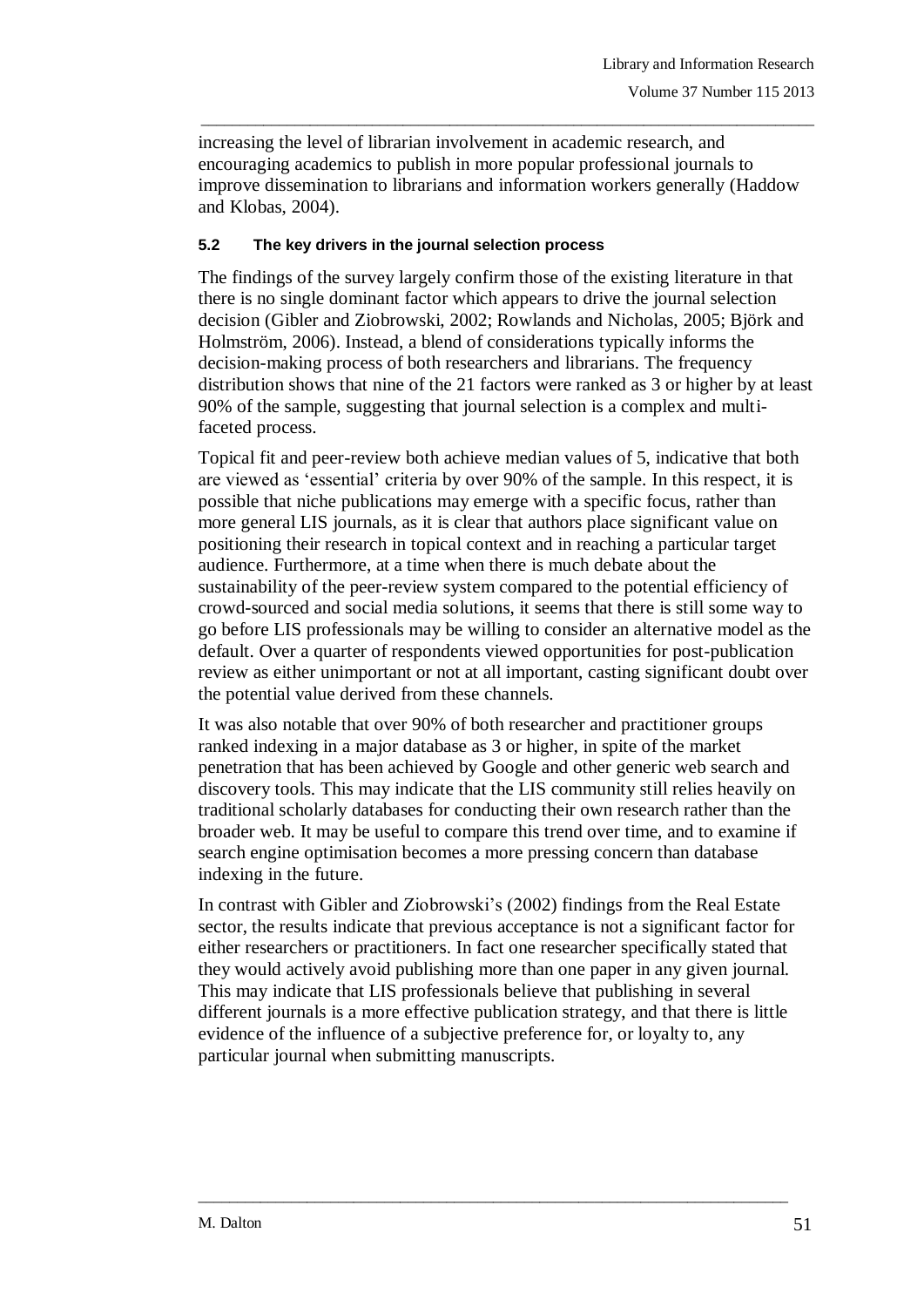## **5.3 The influence of bibliometric measures**

It is notable that the JIF does not rank as one of the most important criteria, although it is still viewed as important by the majority of respondents. However, as previously discussed, some of the other more highly-placed factors, particularly those relating to prestige, are not truly independent variables and may be partly influenced by the JIF itself. In this respect, it is possible that impact factors may have more importance than the results suggest due to more complex and implicit interaction effects. Further and more sophisticated analysis is required to evaluate this.

\_\_\_\_\_\_\_\_\_\_\_\_\_\_\_\_\_\_\_\_\_\_\_\_\_\_\_\_\_\_\_\_\_\_\_\_\_\_\_\_\_\_\_\_\_\_\_\_\_\_\_\_\_\_\_\_\_\_\_\_\_\_\_\_\_\_\_\_\_\_\_\_\_\_\_\_\_\_\_

It is notable that the results provide some evidence of a researcher-practitioner divide for five of the seven prestige-related factors, including the importance of JIFs; the latter was ranked as very important or important by 76% of researchers compared with only 46% of librarians. This pattern echoes previous research, suggesting that librarians and researchers publish for very different reasons (Crowley, 2005; Haddow and Klobas, 2005; Schlögl and Stock, 2008). As other impact metrics were not perceived as relatively more important by researchers than by librarians, this may indicate that the JIF is still viewed as the key bibliometric measure by LIS academics. The numerous references to "Web of Science' in the comments of researchers also lend resonance to this argument, supporting Bar-Ilan"s (2008) claim that the ISI index is still the most routinely used source, even if other citation tools may be more appropriate. Indeed that the JIF and other impact measures are located some distance from each other in the frequency distribution is perhaps telling in itself in this respect.

## **5.4 Open access practices**

Perhaps one of the more surprising results was the low ranking of both Green and Gold OA options in the overall preferences of the sample. Although much of the non-LIS literature suggests OA is still a relatively minor concern for many authors (Rowlands and Nicholas, 2005; Warlick and Vaughan, 2007), one would expect it to be regarded as more important in this field, considering the shared interest of librarians and of information scientists in the provision of easy access to research. However, fewer than half of the respondents viewed these criteria either as very important or important – indeed approximately one respondent in five believed that both factors are unimportant or not at all important. These results largely confirm the findings of Solomon and Björk (2012) that traditional factors such as topical fit and perceived quality still outweigh open access in authors" journal selection criteria, and LIS appears to be no different from other disciplines in this respect. Moreover, no significant difference was found between the preferences of librarians and those of researchers in this regard, which was consistent with the earlier observations of Xia *et al*. (2011).

Notwithstanding this, in recent years a number of new open access journals have emerged, and indeed flourished, within the discipline, showing that there is a demand for this kind of publication. However, some of the qualitative responses received from participants suggest that some LIS professionals remain unsure about OA, although the reasons for this are not clear. This may be because some OA journals are relatively new, and thus not perceived with the same regard as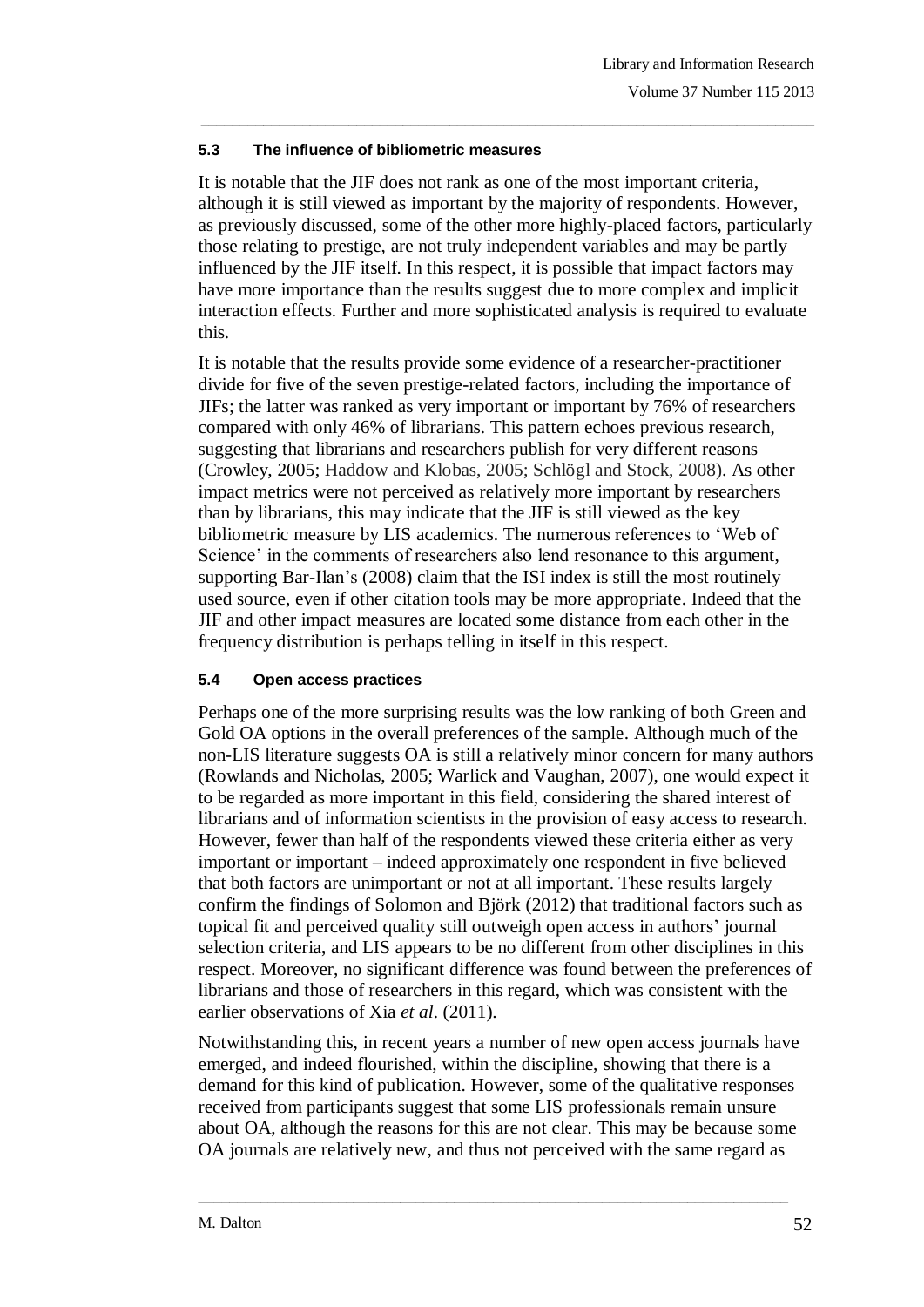more established titles. However, as many traditional journals still permit selfarchiving, or indeed are now open-access, this cannot fully explain the hesitation. Whilst a lack of awareness of the significance of open access publishing could be relevant in other disciplines, this should not affect librarians and information scientists, for whom OA is a fundamental and widely-supported concept. Further research could be undertaken, perhaps targeting those who chose a non-open access publication for their most recent manuscript, to explore the barriers to developing a culture of OA publishing within LIS. Failure to address any negative perceptions or beliefs which may exist will cast doubt on the authenticity, and ultimately impinge on the success, of librarians" roles as open access advocates.

\_\_\_\_\_\_\_\_\_\_\_\_\_\_\_\_\_\_\_\_\_\_\_\_\_\_\_\_\_\_\_\_\_\_\_\_\_\_\_\_\_\_\_\_\_\_\_\_\_\_\_\_\_\_\_\_\_\_\_\_\_\_\_\_\_\_\_\_\_\_\_\_\_\_\_\_\_\_\_

## **6 Conclusion**

It is clear that the journal selection decision is a complex one. No normative stance is taken as to which factors *should* be given more weight than others, and these results can offer nothing more than a barometer of preferences at present. Similarly, the debate over whether or not a researcher-practitioner divide is inevitable is a broader concern outside the scope of this study.

However, from a practical point of view increasing the level of collaboration between researchers and librarians may erode such differences. It would probably benefit both parties through improved knowledge transfer and perhaps other behavioural or attitudinal changes. Reducing the excessive pressure on career- and prestige-driven aspects of publishing may help to engender a fresh perspective on the implications for practice of academics" research. This may require a change in both the culture and strategic objectives of higher education institutions, and from management personnel. However, by giving researchers the freedom to publish where they wish, it may open up access to additional niche publications or those that discuss less commercially-relevant or traditionally scholarly topics. Librarians may also gain from increasing their focus on the quality and impact of the journals that they select, venturing outside their comfort zones to ensure their research receives greater attention, as well as ultimately improving their practice. Moreover by publishing in more scholarly journals, the pressing issues in LIS practice may be highlighted to academic researchers, helping them to achieve a higher profile on the overall LIS research agenda. This diffusion is encapsulated by Booth"s (2003) evidence-based librarianship approach, which has proved one effective model for aligning the aims and research of both sides (Schlögl and Stock, 2008).

It also appears that open access publishing options still need to be promoted within the profession, as well as outside the profession, for researchers and librarians alike. If LIS professionals expect to be viewed credibly as open access advocates then they must lead by example. Personal responsibility, as well as guidance and leadership from relevant professional bodies have a role to play in helping to develop this culture. Moreover, open access LIS journals may need to intensify their marketing and branding activities, not only to attract more researchers but also additional readers, given that both the level and nature of readership are key factors identified by authors.

The results of the study also offer potential insight for journal publishers generally, particularly if they wish to attract a particular market segment – be it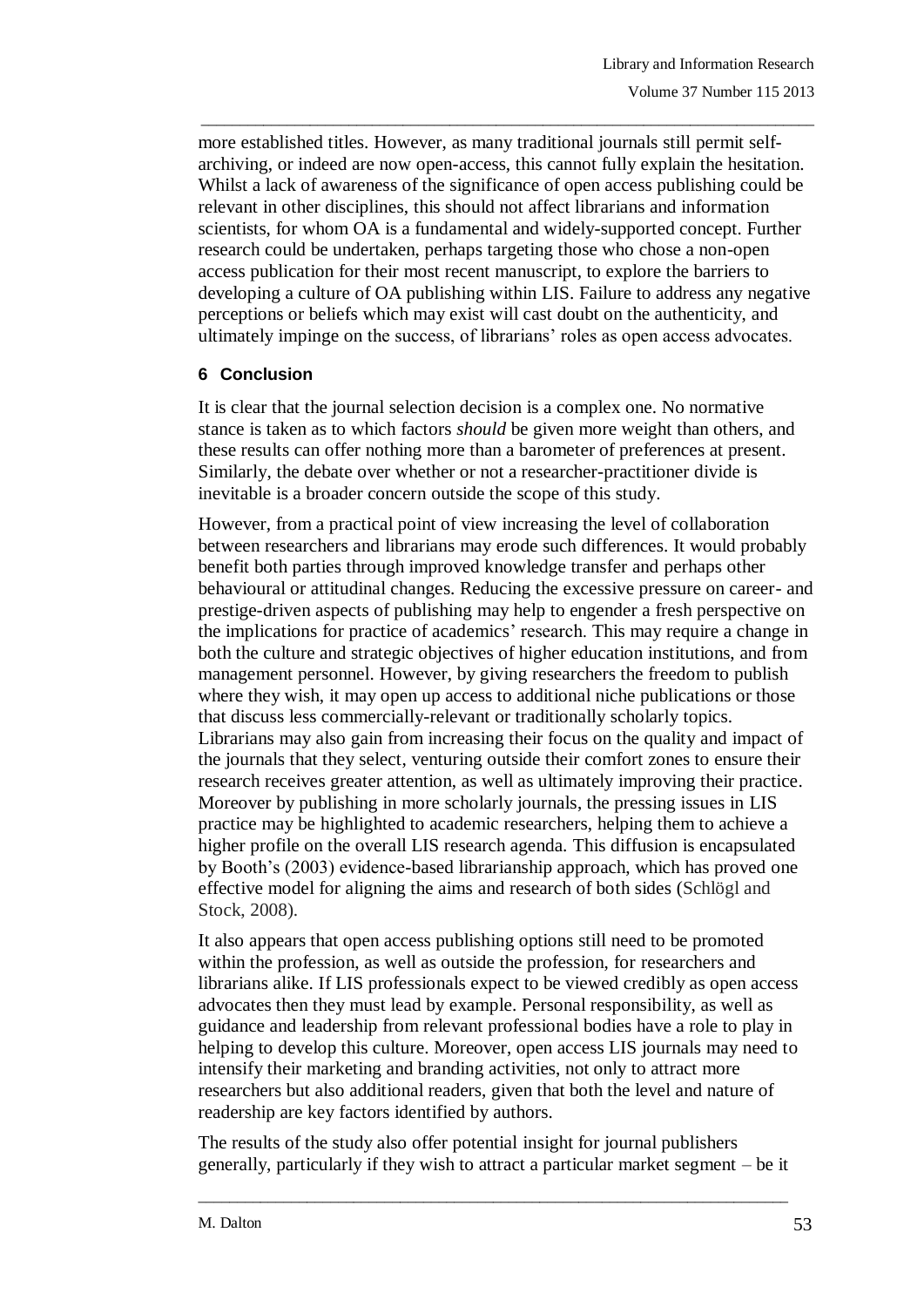researchers or librarians, or indeed both. In this context, targeting and promoting the most influential factors identified by each sub-group, may help individual publishers to attract a higher market share of LIS research and publishing output. This in turn may allow editorial decisions and policies to be more selective, thereby potentially increasing the quality of research and thus the perceived prestige of a particular journal. The broader issue as to how the volume and quality of LIS research can be increased in absolute terms may also provide a fruitful avenue for future research.

\_\_\_\_\_\_\_\_\_\_\_\_\_\_\_\_\_\_\_\_\_\_\_\_\_\_\_\_\_\_\_\_\_\_\_\_\_\_\_\_\_\_\_\_\_\_\_\_\_\_\_\_\_\_\_\_\_\_\_\_\_\_\_\_\_\_\_\_\_\_\_\_\_\_\_\_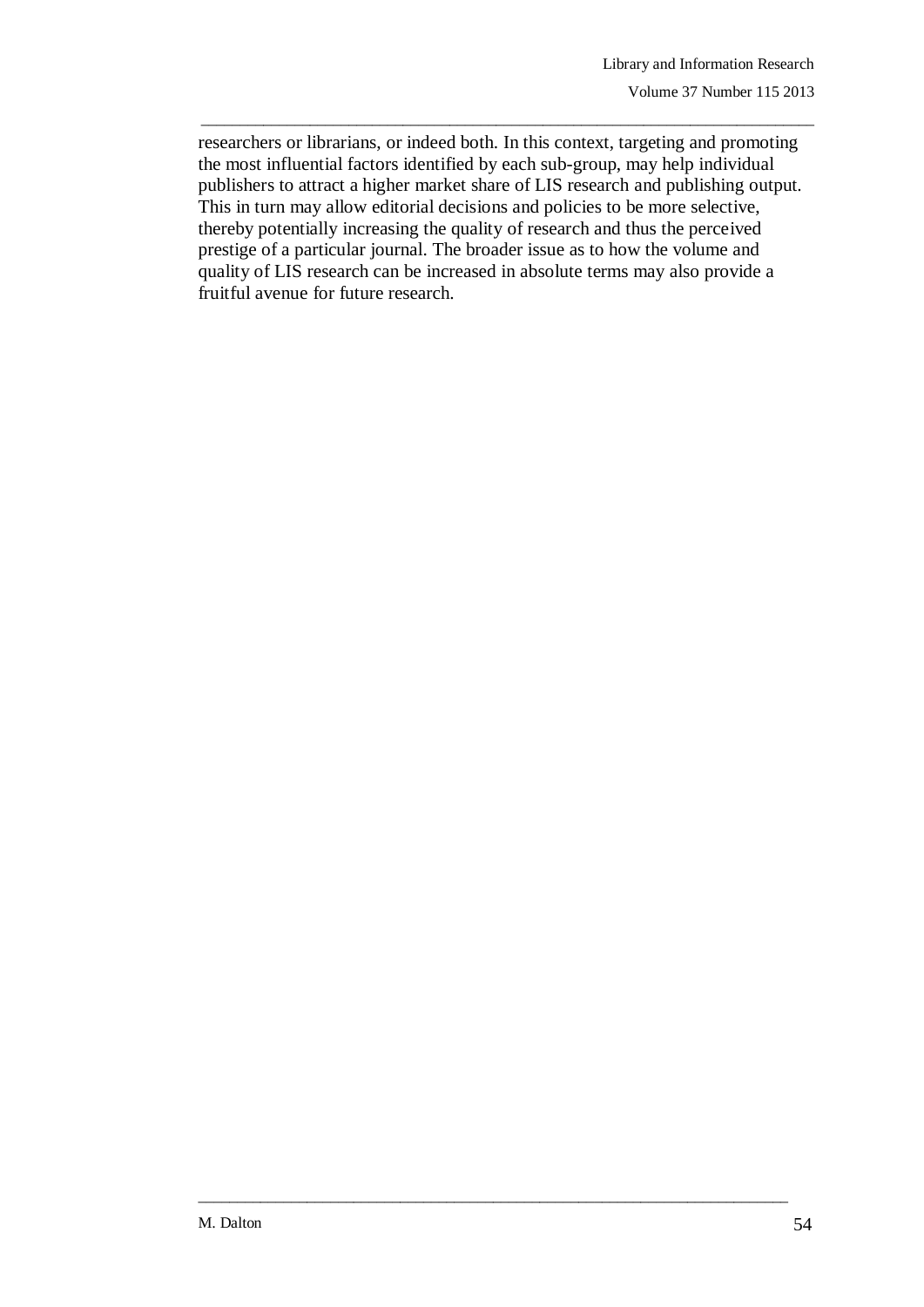## **References**

Bar-Ilan, J. (2008) Which h-index? A comparison of WoS, Scopus and Google Scholar. *Scientometrics*, **74**(2), 257–271.

Björk, B. C., and Holmstrom, J. (2006) Benchmarking scientific journals from the submitting author's viewpoint. *Learned publishing*, **19**(2), 147–155.

\_\_\_\_\_\_\_\_\_\_\_\_\_\_\_\_\_\_\_\_\_\_\_\_\_\_\_\_\_\_\_\_\_\_\_\_\_\_\_\_\_\_\_\_\_\_\_\_\_\_\_\_\_\_\_\_\_\_\_\_\_\_\_\_\_\_\_\_\_\_\_\_\_\_\_\_\_\_\_

Booth, A. (2001) Turning research priorities into answerable questions, *Health Information and Libraries Journal*, **18**, 130–132.

Booth, A. (2003) Bridging the research-practice gap? The role of evidence-based librarianship, *New Review of Information & Library Research*, **9**(1), 3–23.

Bordons, M., Fernández, M. T., and Gomez, I. (2002) Advantages and limitations in the use of impact factor measures for the assessment of research performance, *Scientometrics*, **53**(2), 195–206.

Bröchner, J. A. N., and Björk, B. C. (2008) Where to submit? Journal choice by construction management authors, *Construction Management and Economics*, **26**(7), 739–749.

Crowley, B. (2005) *Spanning the theory-practice divide in library and information science*. Lanham, MD: Scarecrow.

Crumley, E., and Koufogiannakis, D. (2002) Developing evidence-based librarianship: practical steps for implementation, *Health Information and Libraries Journal*, **19**(2), 61–70.

Fingerman, S. (2006) Web of Science and Scopus: current features and capabilities, *Issues in Science and Technology Librarianship* [online], **48**. URL: <http://dx.doi.org/10.5062/F4G44N7B> [accessed 11.07.2013].

Garfield, E. (2006) The history and meaning of the journal impact factor, *JAMA: the journal of the American Medical Association*, **295**(1), 90–93.

Gibler, K. M., and Ziobrowski, A. J. (2002) Authors" perceptions and preferences among real estate journals, *Real Estate Economics*, **30**(1), 137–157.

Haddow, G., and Klobas, J. E. (2005) Communication of research to practice in library and information science: closing the gap, *Library and Information Science Research*, **26**(1), 29–43.

Kennan, M. A., and Olsson, M. R. (2011) Writing it up: getting your LIS research out there, *Australian Academic and Research Libraries*, **42**(1), 14–28.

Kennedy, M. R., and Brancolini, K. R. (2012) Academic librarian research: a survey of attitudes, involvement, and perceived capabilities, *College and Research Libraries*, **73**(5), 431–448.

Kim, M.T. (1991) Ranking of journals in library and information science: a comparison of perceptual and citation-based measures, *College & Research Libraries*, **52**(1), 24–37.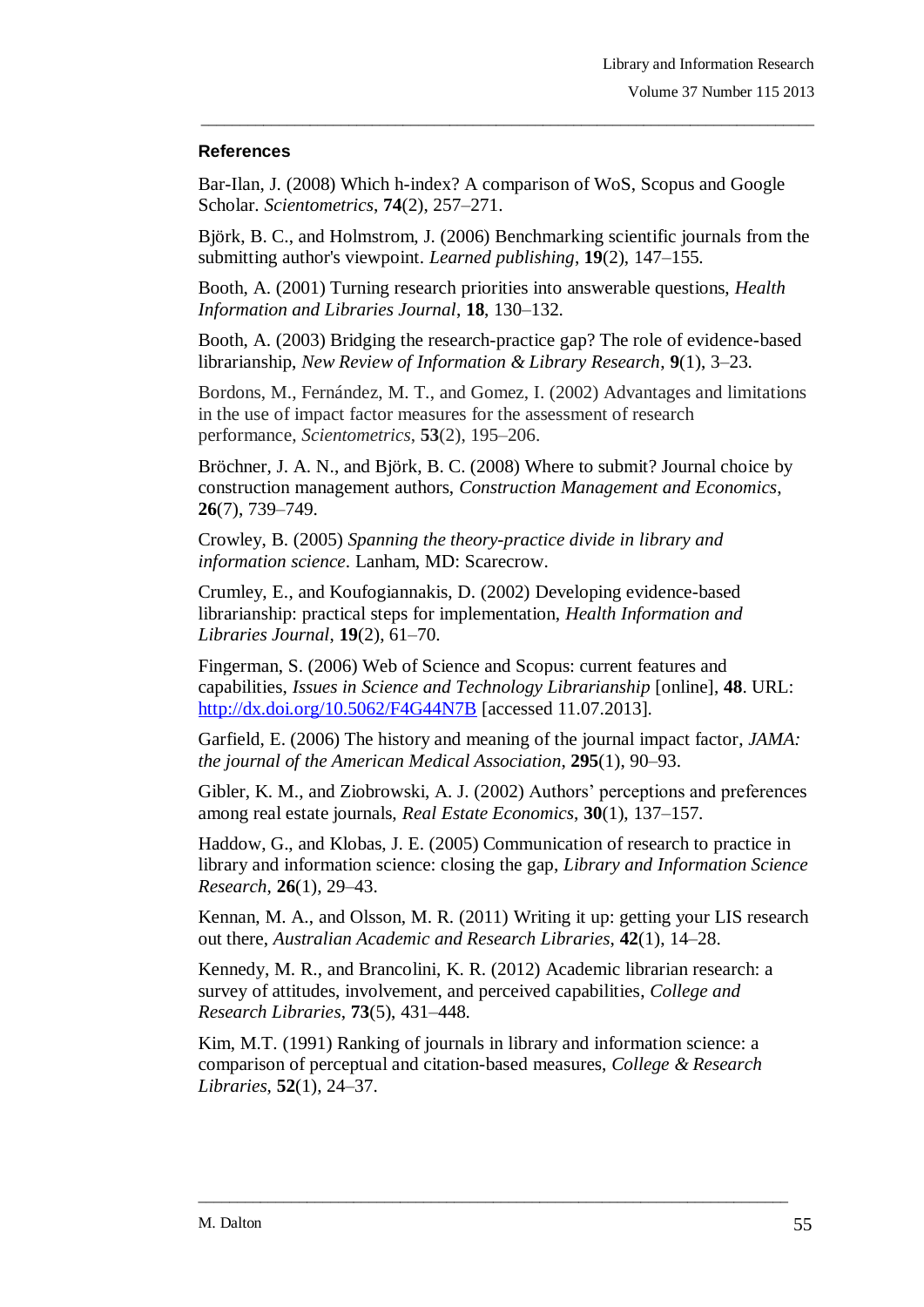Knight, L. V., and Steinbach, T. A. (2008) Selecting an appropriate publication outlet: a comprehensive model of journal selection criteria for researchers in a broad range of academic disciplines, *International Journal of Doctoral Studies*, **3**, 59–79.

\_\_\_\_\_\_\_\_\_\_\_\_\_\_\_\_\_\_\_\_\_\_\_\_\_\_\_\_\_\_\_\_\_\_\_\_\_\_\_\_\_\_\_\_\_\_\_\_\_\_\_\_\_\_\_\_\_\_\_\_\_\_\_\_\_\_\_\_\_\_\_\_\_\_\_\_\_\_\_

López-Illescas, C., de Moya-Anegón, F., & Moed, H. F. (2008) Coverage and citation impact of oncological journals in the Web of Science and Scopus, *Journal of Informetrics*, *2*(4), 304-316.

Lozano, G. A., Lariviere, V., and Gingras, Y. (2012) The weakening relationship between the Impact Factor and papers" citations in the digital age, *Journal of the American Society for Information Science and Technology* [online], **63**(11), 2140– 2145. URL: <http://dx.doi.org/10.1002/asi.22731> [accessed 11.07.2013].

McNicol, S. (2002) LIS researchers and practitioners: creating a research culture, *Library and Information Research*, **26**(83), 10–16.

Meho, L. I., and Yang, K. (2007) Impact of data sources on citation counts and rankings of LIS faculty: Web of Science versus Scopus and Google Scholar, *Journal of the american society for information science and technology*, **58**(13), 2105–2125.

Nisonger, T. E. (2004) The benefits and drawbacks of impact factor for journal collection management in libraries, *The Serials Librarian*, **47**(1–2), 57–75.

Park, J-H., and Qin, J. (2007) Exploring the willingness of scholars to accept open access: a grounded theory approach, *Journal of Scholarly Publishing*, **38**(2), 55– 84.

Rowlands, I., and Nicholas, D. (2005) Scholarly communication in the digital environment: the 2005 CIBER survey of journal author behaviour and attitudes, *ASLIB Proceedings*, **57**(6), 481–497.

Saha, S., Saint, S., and Christakis, D. A. (2003) Impact factor: a valid measure of journal quality? *Journal of the Medical Library Association*, **91**(1), 42.

Sandelands, E. (1996) Which journal? The politics of where to publish, *Collection building*, **15**(1), 27–37.

Sanderson, M. (2008) Revisiting *h* measured on UK LIS and IR academics, *Journal of the American Society for Information Science and Technology*, **59**(7), 1184–1190.

Schlögl, C., and Stock, W. G. (2008) Practitioners and academics as authors and readers: the case of LIS journals, *Journal of Documentation*, **64**(5), 643–666.

Searing, S. E. (2006) Questions to ask when selecting a journal, *Library Connect* **2**(2), 4.

Smith, K., and Middleton, M. R. (2009) Australian library and information studies (LIS) researchers' ranking of LIS journals, *Australian Academic and Research Libraries (AARL)*, **40**(1), 1–21.

Sohn, D. (1998) Statistical significance and replicability: why the former does not presage the latter, *Theory and Psychology*, **8**(3), 291–311.